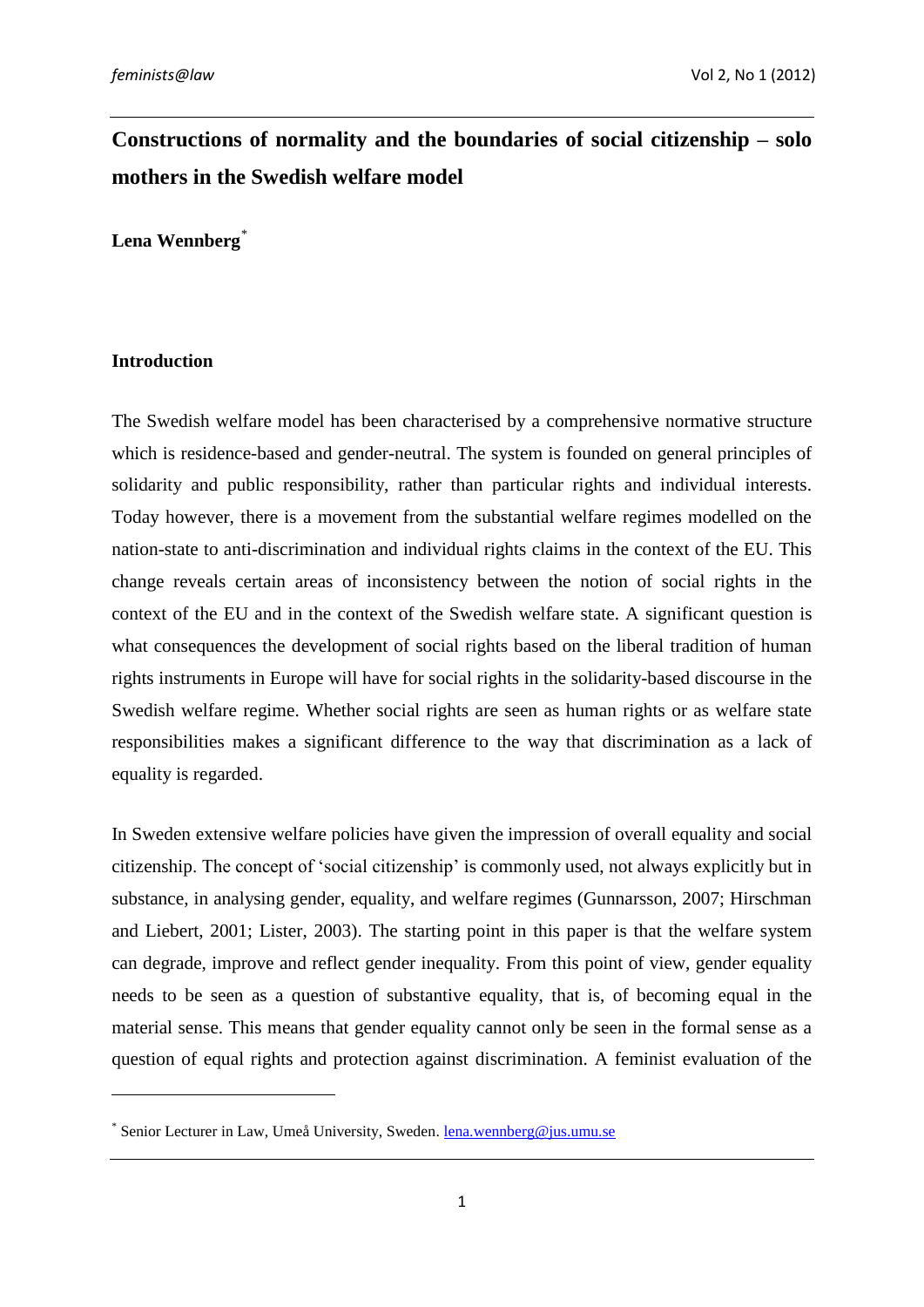principle of gender equality therefore also needs to be linked to social rights and duties in the welfare state, including the distributive principles and participatory conditions which enable membership in a society.

The socially and financially disadvantaged situation of women who are living on their own with children has already been demonstrated empirically in various disciplines (Brodolino, 2007; Bradshaw et al., 1996; Duncan and Edwards, 1997, 1999; Gähler, 2001; Hobson and Takahashi, 1997; Hobson, 1994; Lewis, 1997; Sainsbury, 1996). Their situation reflects one aspect of the logic of separation that segregates and makes women's life experiences invisible in law (Svensson 1997, p. 53-69). These mothers appear as a category in policy discourse, most often as a problem or a risk group. They are shown to be overrepresented in poverty and unemployment traps. One side of the problem, which turns into a normative issue, is concerned with family identities, whilst another concerns women's dependency on social welfare support. Martha Fineman has addressed the role of patriarchal ideology in this process, whereby a characteristic typical of a group of welfare recipients has been selected and identified as constituting the cause as well as the effect of poverty. She discusses how the imaginary of welfare discourse remains laden with moral and normative judgements. These judgements are centred on stereotypical assumptions about single mothers in the context of poverty, corresponding to the popular and political classification of the poor as either 'deserving' or 'undeserving'. The mother is modified by her legal relationship, or lack thereof, with a male, and is classified by whether or not she is single, a fact that is positioned as both central and significant in the discourses (Fineman 1995, pp. 205-223).

Instead of terms such as 'single mothers', or 'single parents' that is mostly used genderneutrally in demographic categorisations, 'solo mothers' is here used methodologically, as an analytical tool, to disturb the different discourses that over time have led to the Swedish welfare model as well as the present Europeanising ones. Most 'single parents' are mothers, in that mothers in fact mostly have the primary everyday responsibility for the child.<sup>1</sup> From a

 $1$  Of the roughly 500 000 children in Sweden who live separated from one of their parents, the majority live with their mother; 21 percent of children live alternately for an equal period with both parents and 10 percent live with the other parent for some of the time, see Statistics Sweden (SCB), *Demografiska rapporter 2007:2*, available at [http://www.scb.se/statistik/\\_publikationer/LE0102\\_2006A01\\_BR\\_BE51ST0704.pdf.](http://www.scb.se/statistik/_publikationer/LE0102_2006A01_BR_BE51ST0704.pdf)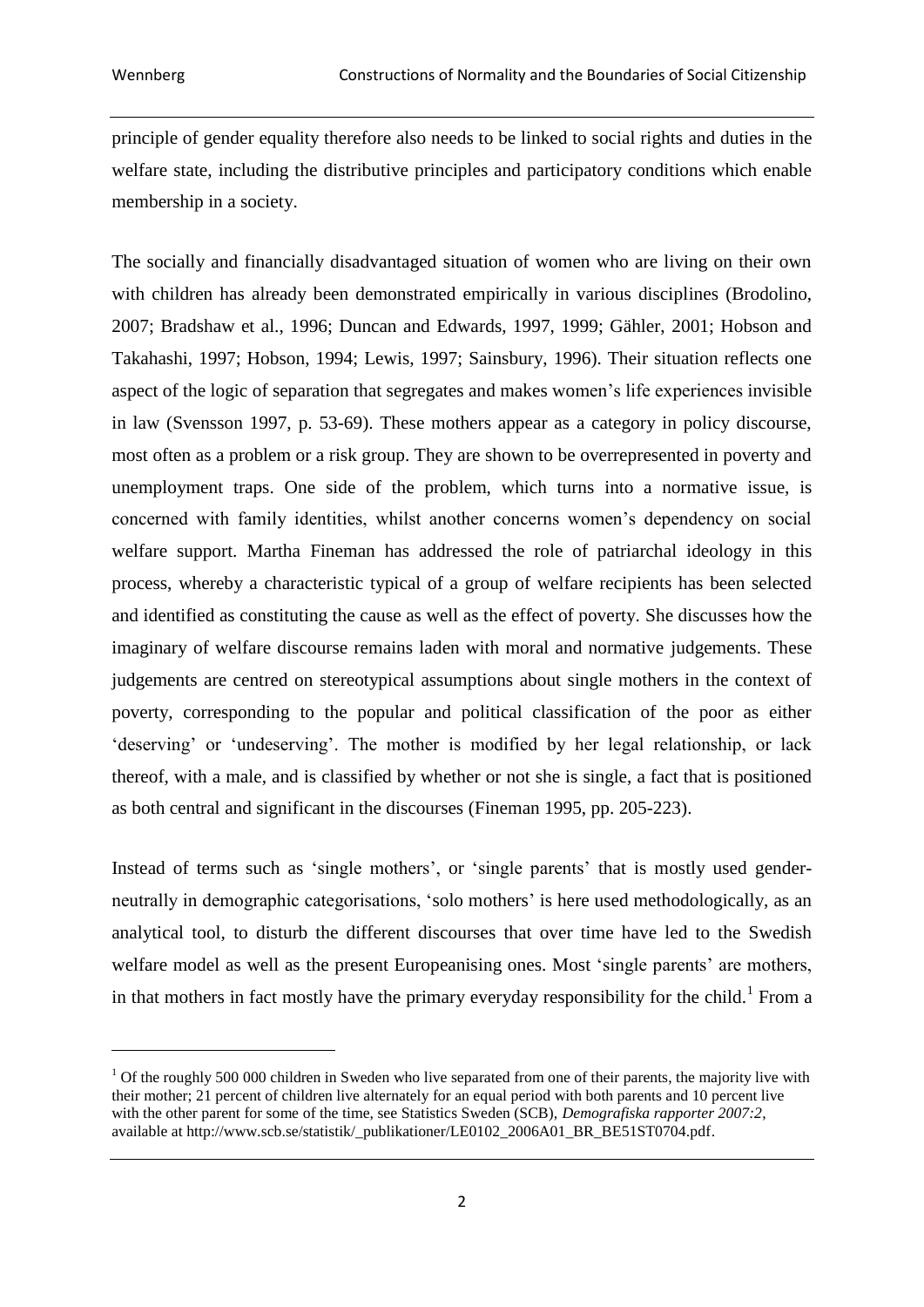legal view-point, parenthood and the maintenance obligations associated with family law are primarily based on biological ties. However, welfare regimes tend to target family units whether or not these line up with the 'family' of family law. The result is a policy emphasis upon 'single' mothers (who are not in a relationship). If and when a single mother is partnered she becomes invisible to law and policy. Therefore, the term 'solo' mothers, rather than 'single' parents or 'single' mothers is used to identify women who have been or currently are single, irrespective of their reasons for being alone and regardless of new relationships. The kind of state support *solo* mothers receive can tell us something about the strength or weakness of the social rights of women with families. The more difficult and stigmatised solo motherhood is in society, the greater the barriers against opting out of a bad marriage or cohabitation (Hobson, 1994, p. 176). As an analytical concept, 'solo mothers' offers a tool for interrogating critically the manner in which gender equality and social rights discursively link to each other over time and thus shows how the social practices of gender are constructed, re-constructed, contested, and transformed in the Swedish welfare model in time and space. The term 'solo mothers' promotes the achievement of an alternative means of understanding gender equality beyond the dual-earner family and raises questions about gender and power relations emanating from a social context characterised by diversity and inequality. $^{2}$ 

### **From patriarchy to gender neutrality in social and family law**

Using the concept of solo mothers, how then can gender equality in relation to social rights be understood in a Swedish context? In order to answer this question, it is useful to look at the history of the Swedish welfare model. Seen over time, social law in the Swedish as well as in other Nordic welfare regimes gradually replaced a system of social security based on a patriarchal ideology, in which solo mothers and their children were constructed as

 $2^2$  Based on feminist theory, the overarching purpose of the academic dissertation (Wennberg, 2008), which this paper is based on, was to reveal historical and context-dependent constructions of normality in social security law, and from that to elucidate gender and power relations and processes of exclusion in the Swedish welfare model. Se also Wennberg, 2007.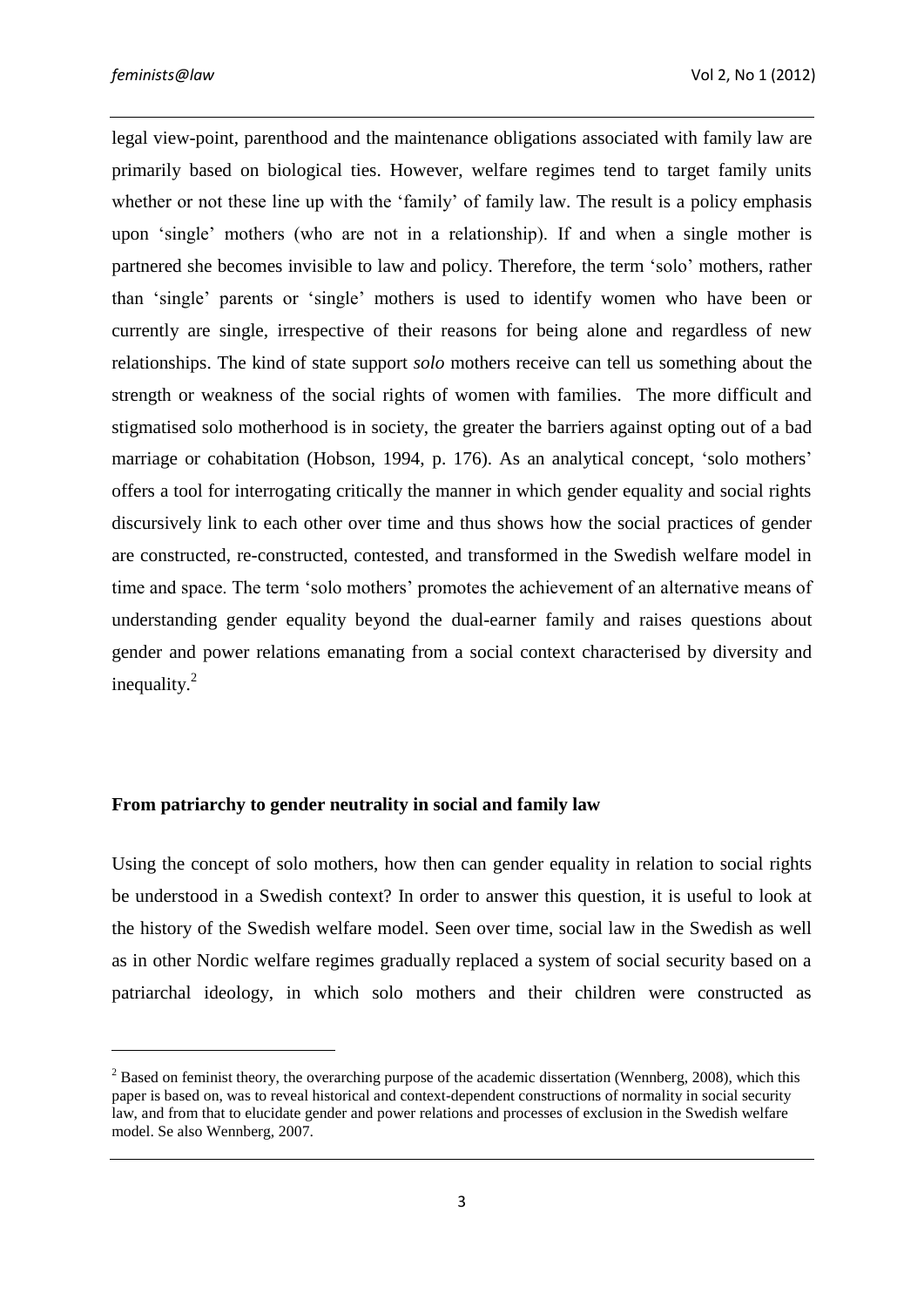problematic. The assumption that women were first and foremost provided for within marriage long had effects on the reality for the un-provided, of which unmarried mothers were a part. This resulted in social exclusion and stigmatisation and their having a hard time managing. In addition, their disadvantaged position was reinforced by their situation in a fundamentally sex-segregated labour market. This kind of logic of separation meant that solo mothers especially were at risk of becoming poor and, rather than being included in the first social insurance schemes more than a century ago, primarily had to rely on punitive poor relief. During this period, in the triangular drama between industrialism/capitalism, democracy and the gender system, antagonistic ideas about integration or segregation of the sexes played an intrinsic part. Thus, the growing conflict between the sexes created an ideological dilemma for women: whether to emphasise sameness or difference in relation to men. The conflict between the sexes came to be defined as a woman's issue that was transformed into a series of problems that the system could simply manage, without questioning the fundamental gender-based order in society. The underlying conflict between the sexes was made invisible and the vision of an overall equality was maintained. This pattern of dealing with gender was a silenced ideology, and became the fundamental feature of the Swedish welfare state that subsequently developed. In this conflict, the tension between married and unmarried employees and housewives was significant (Hirdman 1990, pp. 82-83).<sup>3</sup> Equality in marriage law was a means of reinforcing the institution of marriage (Melby et al., 2006, pp. 140 ff).

The concept of *folkhem* (literally, the home of the people), which refers to the Swedish welfare state, became the symbol of unified Social Democratic politics during the 1930s. Ideas articulated in relation to the 'population issue' expressed a modern vision of the family and justified social protection (SOU 1936:15). 4 In contrast to the kind of patriarchal practices that characterised the earlier social order, in which the masters of employees in agricultural

<sup>&</sup>lt;sup>3</sup> The theory of a 'gender system', elaborated by Yvonne Hirdman (1990) is explained as being patterned by two principles. First, the sexes are to be kept apart, and secondly, with the male norm as prime, the keeping apart of the sexes is a precondition for women's subordination. This subordination is, as explained in this theory, based on the notion of women and men as being fundamentally different to each other.

<sup>4</sup> Alva and Gunnar Myrdal (1934, reprinted 1997) suggested in their most influential work of that time: *Kris i befolkningsfrågan* (The population crises) fundamental social policy reforms as a remedy, for in their view, the disorganised and outdated family.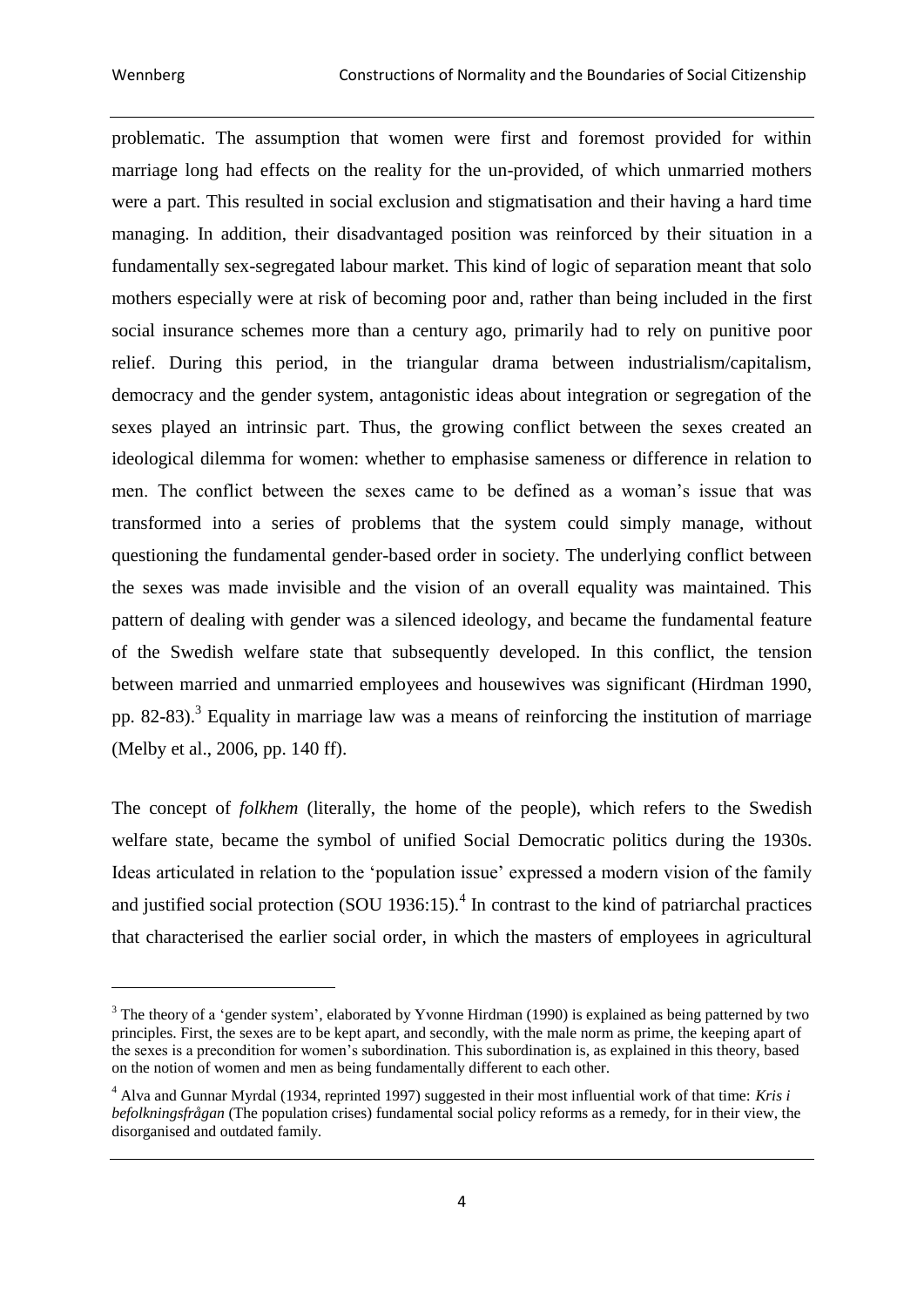production were responsible for ensuring the needs of members of the household, social insurances, social assistance and social services developed in the welfare state compensated for social disadvantages in an industrialised society through redistribution of wealth. To some extent solo mothers were recognised as being in need of social welfare protection. However, the measures were still characterised by moral conditioning and disciplinarianism.<sup>5</sup>

The 'employment strategy' is one significant aspect of the Swedish welfare model. It is essentially the assumption that paid work for women and men is the pre-condition for both social security and gender equality. This strategy, firmly established after the 1950s, was combined with collective responsibility, in solidarity, for ensuring the financial needs and care needs of the citizens. At the same time, the self-support principle, which was initially based on liberal ideas (Eek, 1954) was undergoing a transition. The self-support principle – the idea that people are responsible for their own support – was originally understood to require those of limited means to repay any poor relief provided to them, but it was subsequently tied into the assumption of universal employment and the system of social insurances.

The elaboration of family social legislation was also significant for the Swedish welfare state. The state was positively conceived to have duties in relation to its citizens, who were to be ensured a certain standard of living. Materially, the welfare state implied a very specific understanding of the rule of law. Material interests and social needs, rather than social protection and equality in the formal sense, were the focus and this 'needs perspective' characterises social practices in the Swedish welfare state. Social security law and social protection<sup>6</sup> were constructed as the primary responsibility of the state to provide welfare benefits for all residents who lacked sufficient resources, e.g. for solo mothers and children.

<sup>&</sup>lt;sup>5</sup> Foucault (1979) explained how the art of governing in early modern Europe, was concerned with a particular way of guiding the behaviour of individuals and groups, e.g. the guidance of children, families, communities and individuals. He meant that the exercise of power in policy measures focused on individuals, and the technologies of power implied disciplinary power.

<sup>&</sup>lt;sup>6</sup> The concept of 'social protection' is commonly used as an overarching concept encompassing social insurance, social assistance and social security. The concept of 'social security' on the other hand is often seen to include two kinds of instruments: replacement income schemes and adjustment income schemes. A broader understanding of social security also includes prevention and rehabilitation measures. In the latter meaning of social security 'loss of earnings' as well as 'loss of well-being' issues are dealt with through 'social security'(see Stendahl, 2003, p. 34)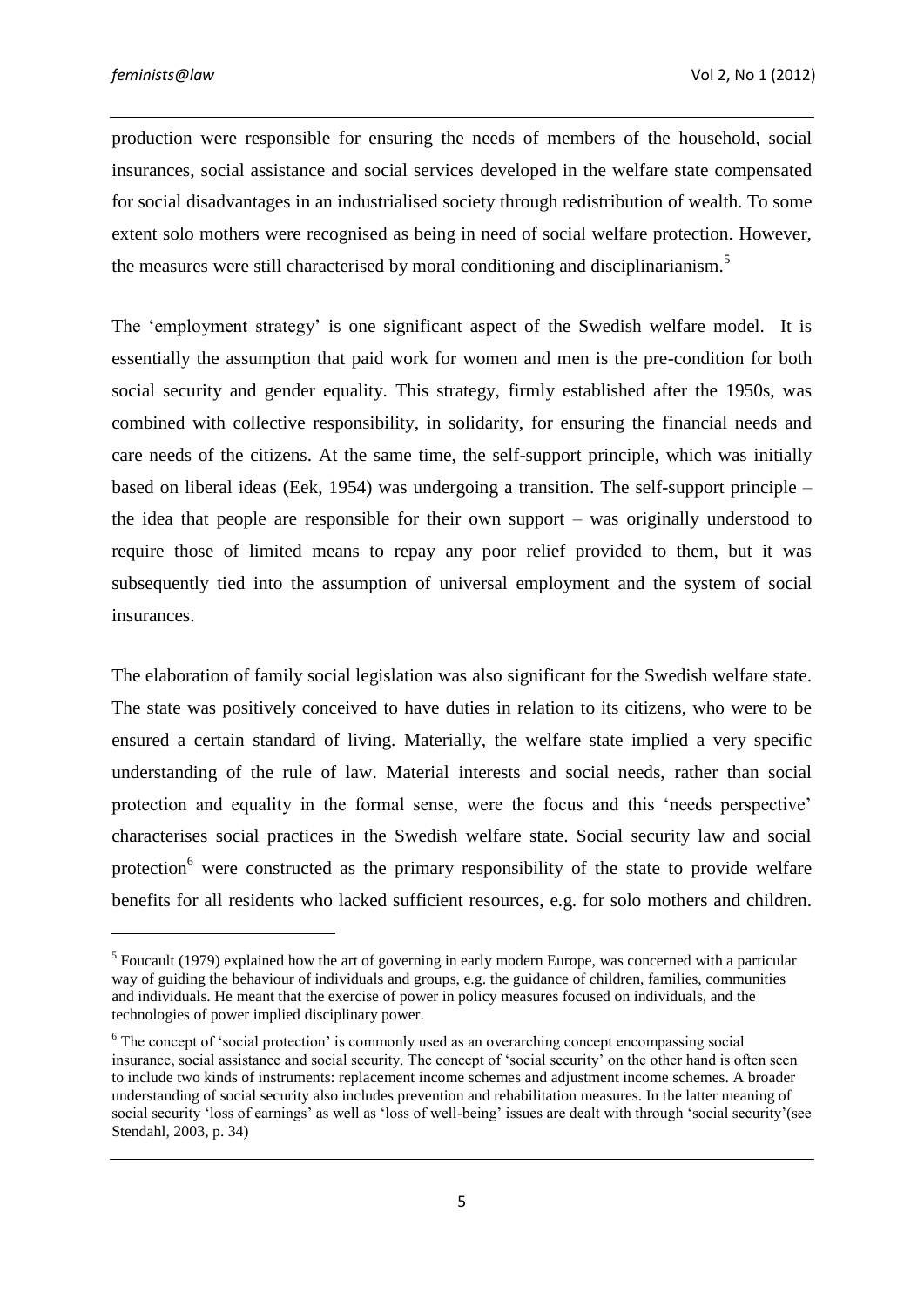This 'resource idea' was discursively embedded in politics and law and resulted in a general welfare system.

The distinctive features that characterised the Swedish model up to the 1950s were based on the notion of a male labour market and a sex-segregated mode of thinking, implying full employment, equality and universalism, in fact merely for men. Up to the mid-1950s, social policies in Sweden were dominated by a bread-winner ideal that was part of a normative order based on a 'house-wife contract'. The second compromise in the Swedish model, encompassing the normative relation between women and the state and the unpaid domestic work performed by women that was a precondition for welfare reforms, started to change during the 1960s. Women's right to perform waged work was established and the care of children gradually came to be regarded as a societal responsibility. During the later part of this period reconstructing the notion of income security became increasingly dominant, paving the way for the conception of a dual bread-winner model.

Social security in the Swedish welfare state eventually came to be gender-neutrally constructed without the visualisation of particular needs, and to be based on the notion of a dual-earner and dual-carer family. Nonetheless, the general welfare system was key for the inclusion of solo mothers and their children. Through the construction of a general system of social security with individualised social security benefits and social services (e.g. in the form of publicly-financed day care) that enhanced women's labour-market participation in the 'woman-friendly' Swedish welfare state (Hernes 1987) it became possible for women to opt out of family dependence without stigmatisation and without becoming poor. The Swedish model of social security provided general protection and made it possible for women to form households of their own.

The new type of social contract, a sexual or gender contract, was undeniably based on the individuality of women and men (Pylkkänen, 2009). However, a special feature of Swedish (and Nordic) legal culture is the notion that individual duties and responsibilities are more important than individual rights. Thus, social security in the Nordic welfare states has an individual base, in combination with a supportive community when needed, in contrast to other legal cultures which mainly emphasise the family as the maintaining and caring unit.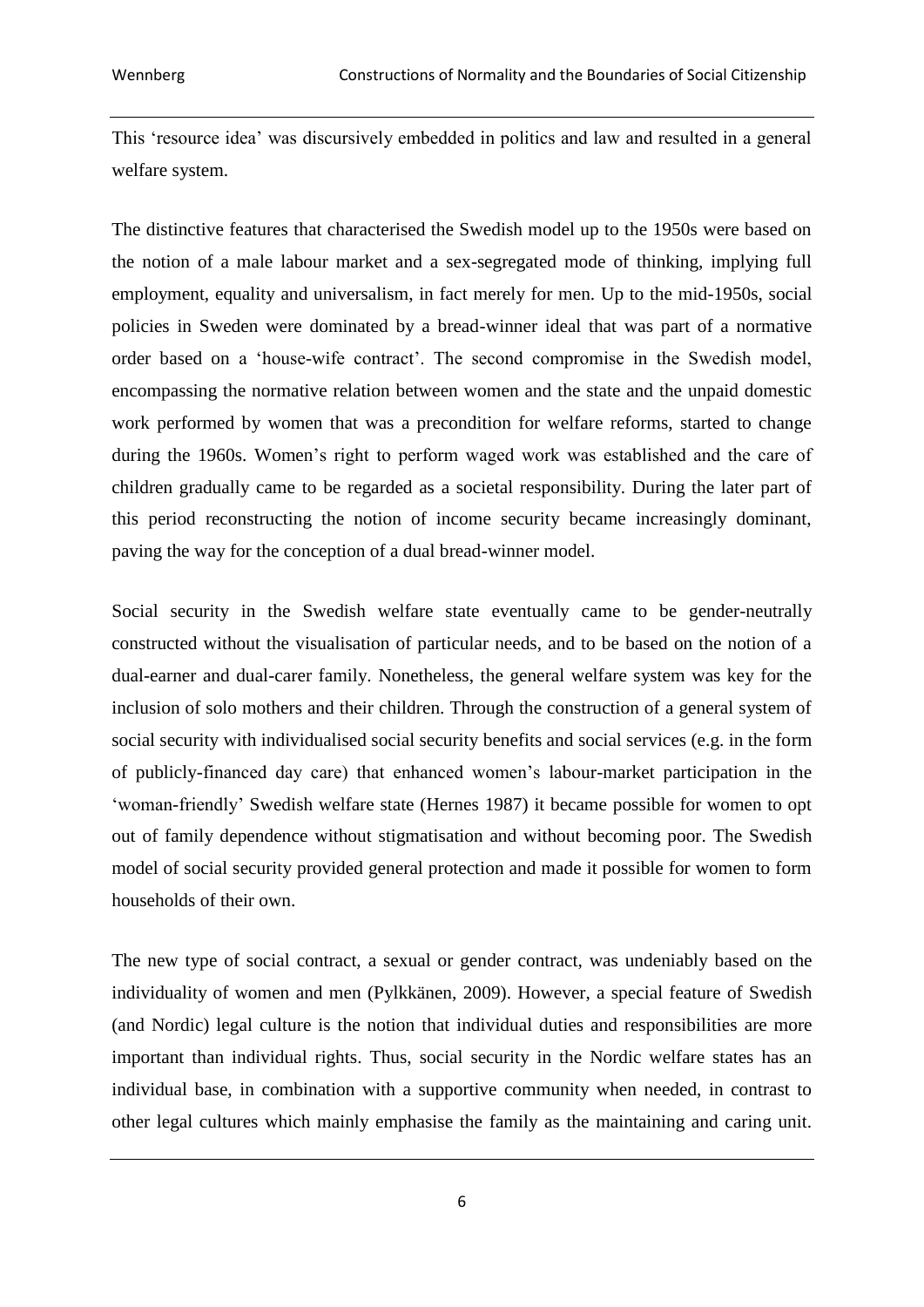The Nordic countries, characterised by their individual models of social security, have accordingly favoured women's waged work. Social rights oriented towards 'positive freedom', are thereby understood to have a potential to transform the private-public divide, because they are based on a link between the private sphere and public participation. (Nousiainen, 2001, p. 34 ff).

Nevertheless, the strong notion of a dual-earner dual-carer family, in which equality is assumed to be attained through the parties in a nuclear family, concealed the structurally disadvantaged position of solo mothers. The benefit – waged work – for married or cohabiting mothers could also be seen as a loss: women were coercively constructed to become bread-winners. For solo mothers, who even earlier had primarily been supposed to be workers, this new freedom did not imply any far-reaching changes. In general, solo mothers fitted neither into previous nor into the new perception of maintenance relations within the family. Solo mothers must often fulfil dual roles as earners and caregivers and actually perform these twin tasks. This is not fully recognised in laws that were once based on the notion of a house-wife contract, and were later based on a dual-earner dual-carer family.

Constructions of normality in social security regulations in the welfare state still involved processes of exclusion and inclusion. In the 1950s gender constructs were still largely based on the traditional family model, giving rise to the notion of a male labour market and women's financial dependence on a husband. This also had an effect on the boundaries of social citizenship for solo mothers. The explanation of social law in the welfare state as being solidaristic (Ewald, 1986; Tuori, 2002, pp. 53-69) seems in general insensitive to women's life experiences, and especially to the life experiences of solo mothers. More particularly, it does not take into account women's dual role as caregivers and earners.

As a result of the 'resource idea' explained above – that is, that citizens who lack resources ought to be supported within the welfare system – this group of mothers has come to the attention of government investigatory works, in which their needs were recognised. In the 1970s and 1980s the widest possible social justice and equal living conditions for children living in various family forms was affirmed as the aim of social support (SOU 1983:51; Ds 1981:18).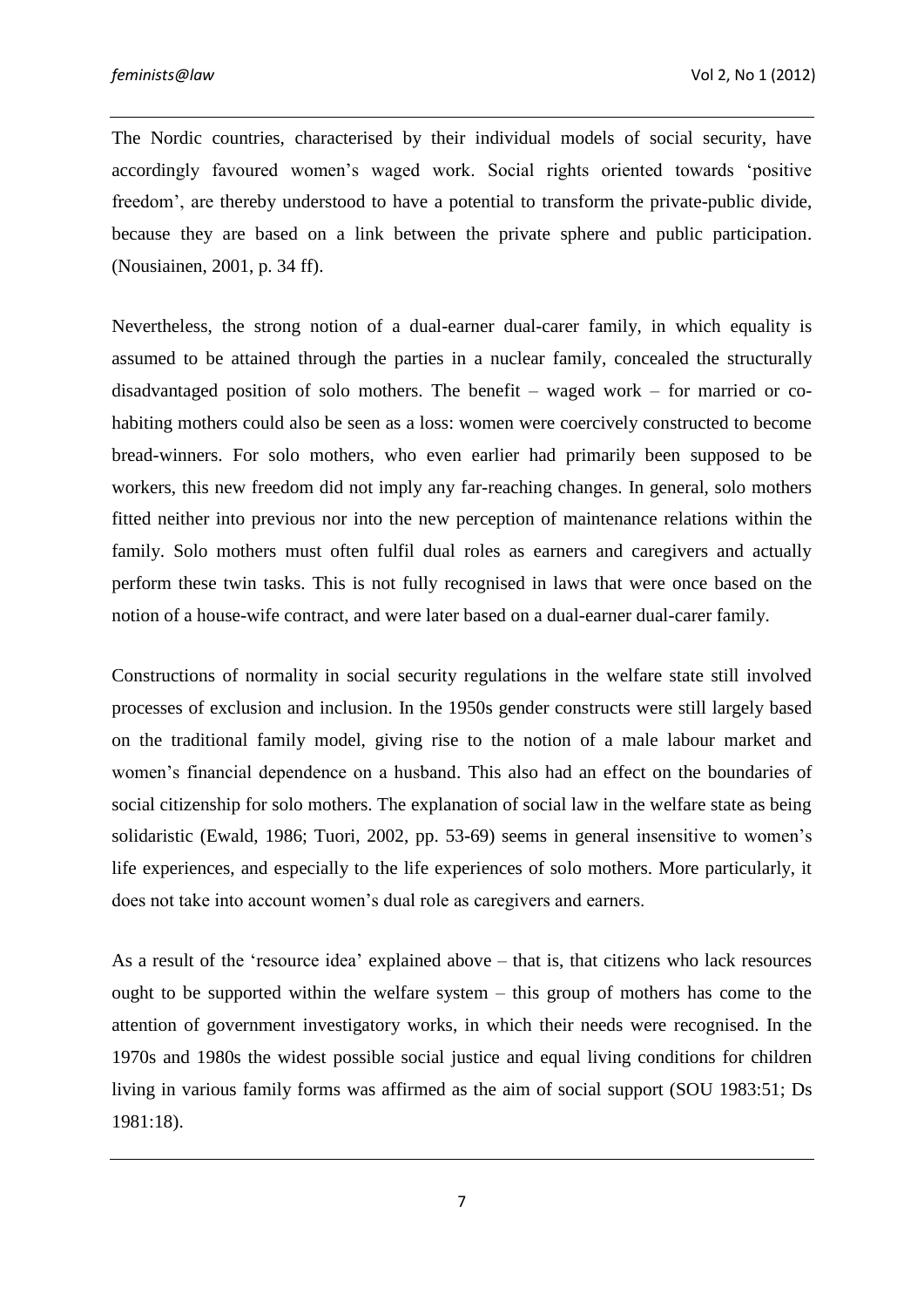The overall objectives of gender equality policies in the 1990s meant that women and men should have the same rights, the same responsibilities and opportunities in all essential areas of life. Essentially, this overall objective, among other objectives, came to mean equal distribution of power and influence; the same opportunity for women and men to be financially independent; and the same responsibility for women and men to take care of the home and the children (Prop. 1993/94:147). Even if mothers living on their own with children are shown demographically to be a group with specific needs and living conditions, they have not been legally targeted as a group. This oversight could be seen as being rooted in a hidden value, a concept of a model family that has not been sufficiently systematically criticised and reflected upon. It may, however, also be argued that the justification for financial and care provision in the Swedish welfare state has in many respects implied the inclusion of solo mothers into the mainstream of society. The special needs of solo mothers were clearly recognised in policy discourse during the 1970s and 1980s and during this period of time solo mothers were supposed to be resourced by means of redistributive measures laid down in law. This resource idea, as will be shown below, is now being questioned in family and gender-equality politics, and in government investigatory works when preparing for future legal reform of the Swedish welfare model.

# **The Swedish welfare model in transition**

These discourses, which have developed over several decades of the Swedish welfare model, make visible how solo mothers' disadvantaged position is historically and culturally embedded in the welfare system. In the following part of the article, I take up the elaboration of the more current discourses on gender equality and social rights in the Swedish welfare state.

Initially, it needs to be stressed that current changes in welfare legislation take place in a legal and political context, in which national law is increasingly affected by international laws, and in which domestic power struggles, international politics and economic globalisation have a greater impact on legal regulation and on the discursive ways of representing social reality.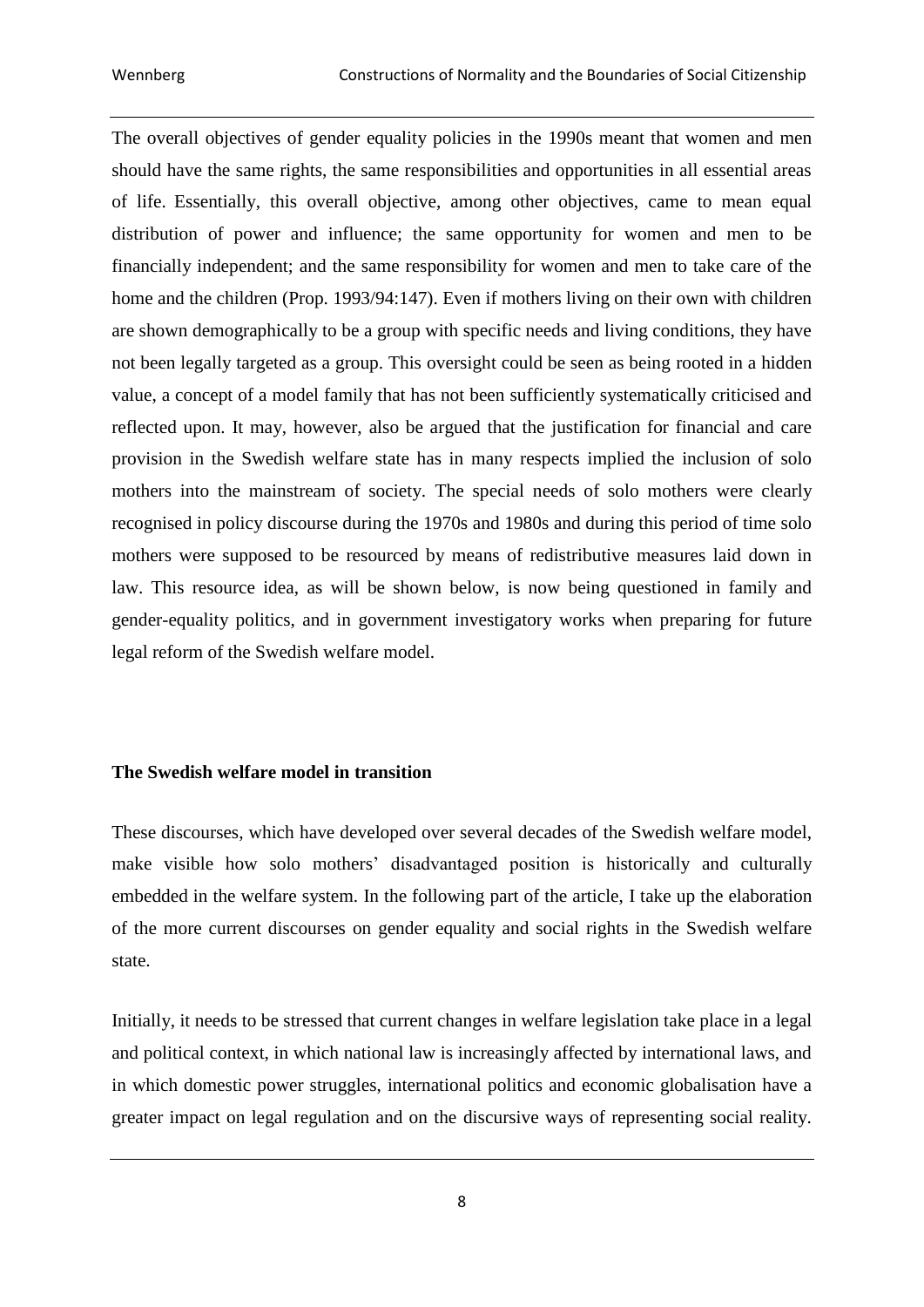Soft law measures in the EU include the commonly agreed objectives of combating social exclusion and discrimination, of promoting social justice and social protection, and of gender equality (Art. 3(3) EU Treaty) The strategy of mainstreaming gender (Art. 8 Treaty on the Functioning of the European Union) is an important mechanism for promoting these objectives. Overall, these soft law measures have an impact on the Swedish welfare model. EU governance extends into the Member States, not necessarily through social and family policies as is conventionally understood, but rather in terms of shaping discourses and processes through subtle patterns of influence on, and the insinuation of, particular values, ways of thinking and agency. The human rights discourse in the EU, which emphasises private autonomy within the conceived 'normal' family in order to eliminate dependence on public support, seems in fact to involve a formal understanding of gender equality. The idea of 'active citizenship' and the objective of 'active inclusion' (COM (2005) 706) in the EU seem to be based merely on economic and market interests in flexible labour. In general, this conception of citizenship is poorly adjusted to women's life experiences*.* 7 In Sweden, the institutional roots of Swedish social security – how social security is organised and administered – and the assumptions underlying legal regulation and legal principles, have been brought into question as a result of these EU influences.

# *Making work pay*

One impact of a more market-oriented discourse on the Swedish welfare system concerns the relationship of benefits to work. This has a gendered aspect, because the role of the transfer system differs for men and women. Female recipients of social assistance receive sickness insurance, pre-retirement insurance, parental insurance and housing allowance more often than men. On the other hand, men are more often compensated through unemployment insurance. Almost all the children living with parents born within the country and in receipt of long-term social assistance were children of 'single parents' (Socialstyrelsen, 2004). In order to satisfy the specific needs of women and men, and hence promote increased justice between the sexes, differences between men and women as groups need to be recognised, while at the same time such recognition implies a risk that these differences will be

1

<sup>7</sup> See Carin Ulander-Wänman in this issue.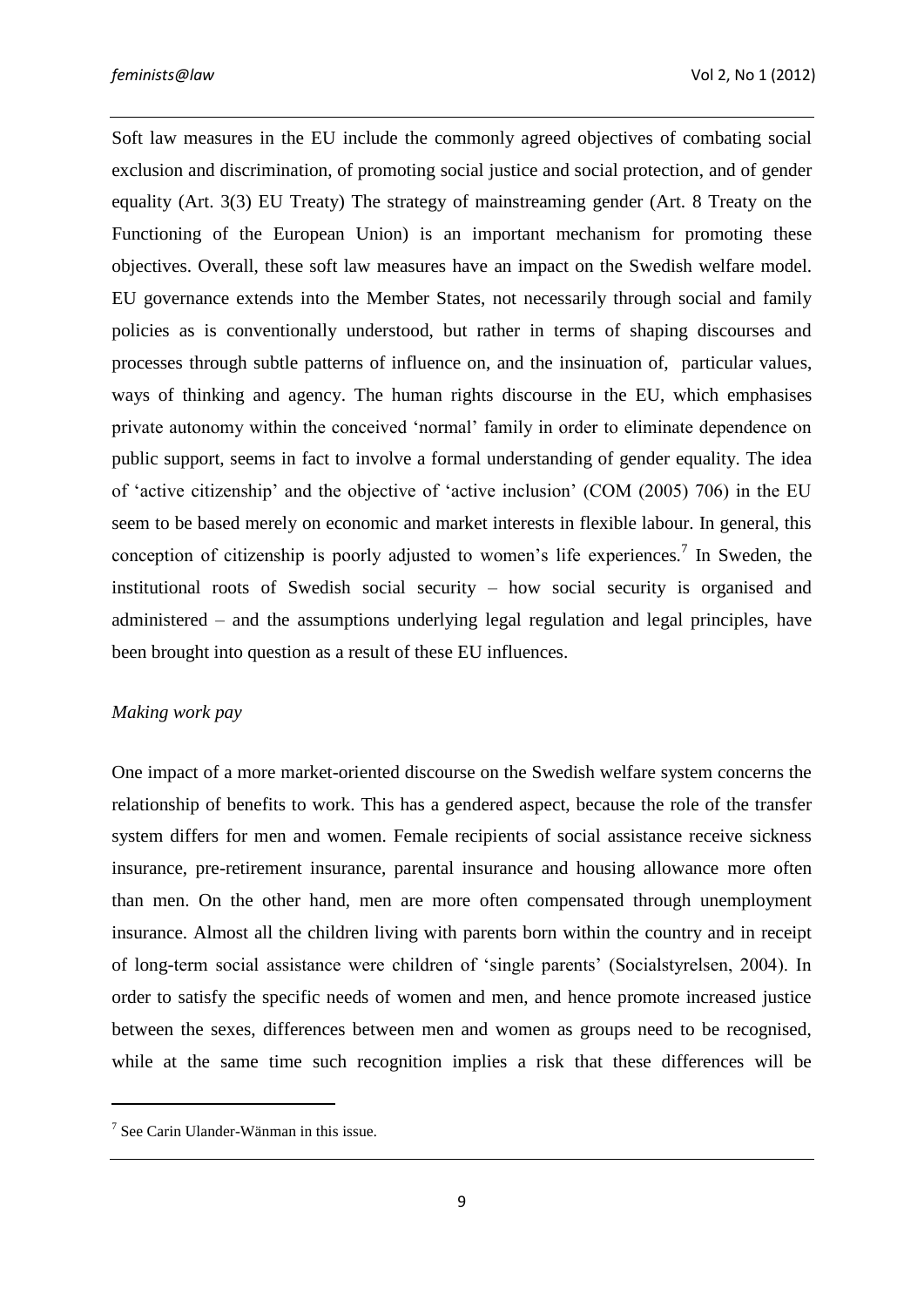<u>.</u>

reconstituted and that gender stereotypes will be reinforced. Gender neutrality in law may have sex-based consequences.

The Nordic model, which sees work as the basis for the welfare of individuals and society, and in which income-related social insurance schemes are based on individually earned income, is now being compared to other welfare models. The relationship between efficiency and equality, with reference to the 'capability approach'<sup>8</sup>, is seen as one of the cornerstones for the reform of social insurance. With support from economic theory, it has been argued that 'the one who can earn the same without endeavour, or almost the same income in addition to having more time for leisure, will choose the path of least endeavour' (SOU 2006:86, p. 30). It is therefore maintained that attitudes to work are of crucial importance since social insurance implies subsistence without personal work. Thus, legal regulations and the administration of insurance need to be based on a strong link to work: the stronger the link the more generous a system ought to be (SOU 2006:86, p. 40). The fact that individuals can now move freely within the EU, without losing their social rights is seen as one of the advantages in social insurance, but also demands adjustments in legal regulation so that states can maintain control of their systems (SOU 2006:86, p. 44).

So far the actions proposed in response to EU objectives have resulted in partial amendments to social insurance legislation. The number of days compensated for in the form of sickness cash benefit, which in Sweden was previously unlimited, is now limited – in principle to a period not exceeding one year, unless there are special reasons, e.g. sickness that demands long-term medical treatment. Making work pay was strongly emphasised in the rules for unemployment insurance that came into force in 2007. The fees payable for unemployment insurance were raised and qualifications for eligibility were made more stringent through extension of the required work period prior to unemployment. Unemployment insurance is now meant to protect against loss of income from permanent work. Students, therefore, can no longer qualify for this benefit. The Swedish Confederation for Professional Employees

<sup>&</sup>lt;sup>8</sup> In reshaping the European Union's social and employment policies, the concept of capability, developed by Amartya Sen (1985; 1999) in a series of economic and philosophical texts, has come to the attention of legal thinkers and is seen as a cornerstone for social law. According to Deakin (2005) the capability approach sees one of the principal purposes of social legislation and social rights as encouraging the participation of individuals in the labour market.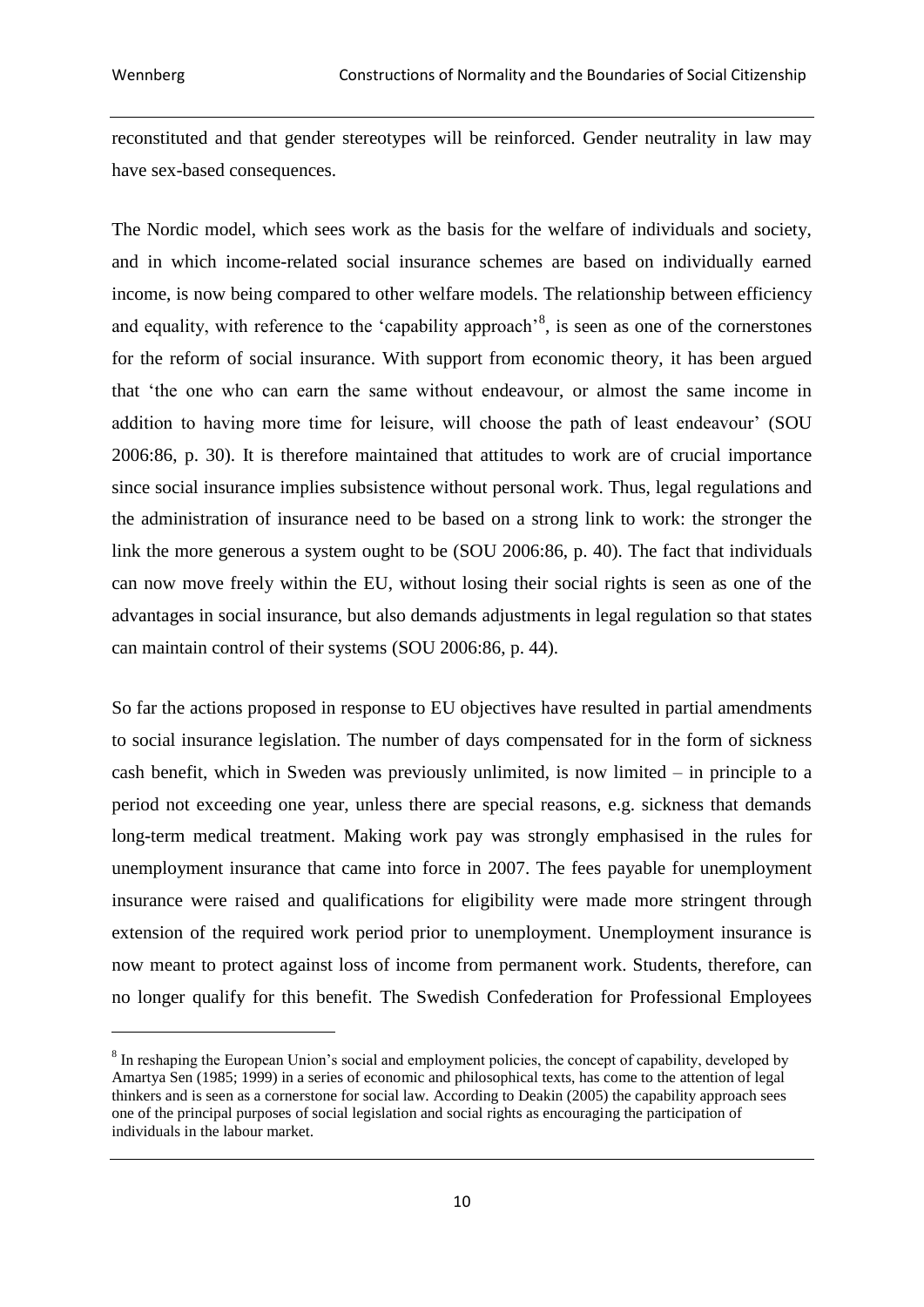questioned whether the new rules were compatible with Council Directive 79/7/EEC (OJ 1979 L 6, pp. 24-25), especially Article 4 on equal treatment for men and women in matters of social security, and whether they discriminate against women as they, more often than men, work part-time. The Swedish Government defended the new regulation claiming that the amendments in unemployment insurance are legitimate in the light of current social and labour market policies which are aimed at the creation of new vacant jobs. The kind of social exclusion that unemployment implies is, according to the Government, meant to decline as a consequence of the new rules. (Prop. 2006/07:15, p. 45 ff). Moreover, the pros and cons of introducing obligatory unemployment insurance, as opposed to insurance in current law that is based on membership in an unemployment fund, are also part of the debate (SOU 2008:54).

# *The freedom of choice in family policies*

A second impact of EU discourse in welfare policy is a shift from redistribution to free choice. The previous objective in the political field of financial security for families and children was to level out and reduce financial difference between families with and without children. The new objective is to work towards improved conditions where all families with children achieve a good standard of living (Prop. 2007/08:1, p. 11). Emphasis is laid on the importance of free choice and flexibility in contrast to the previous objective, which was aimed at redistribution (Prop. 2007/08:91, p. 17).

One example that reflects the reform of family policy is the introduction of a rule that authorises the municipalities to subsidise domestic care for children, instead of placing the child in publicly financed childcare arrangements (SFS 2008:307). Moreover, the payment of a bonus to those parents who decide to divide parental leave more equally has been introduced: the more equal the division, the higher the bonus (SFS 2008:313).

In weighing the redistributive effects of family policies, the marginal effects of income-tested benefits, such as last resort maintenance support and housing allowance, are emphasised in government policy and seen as embodying a risk that people will become trapped in benefit dependency. The policy objective therefore lays stress on families' chances of achieving a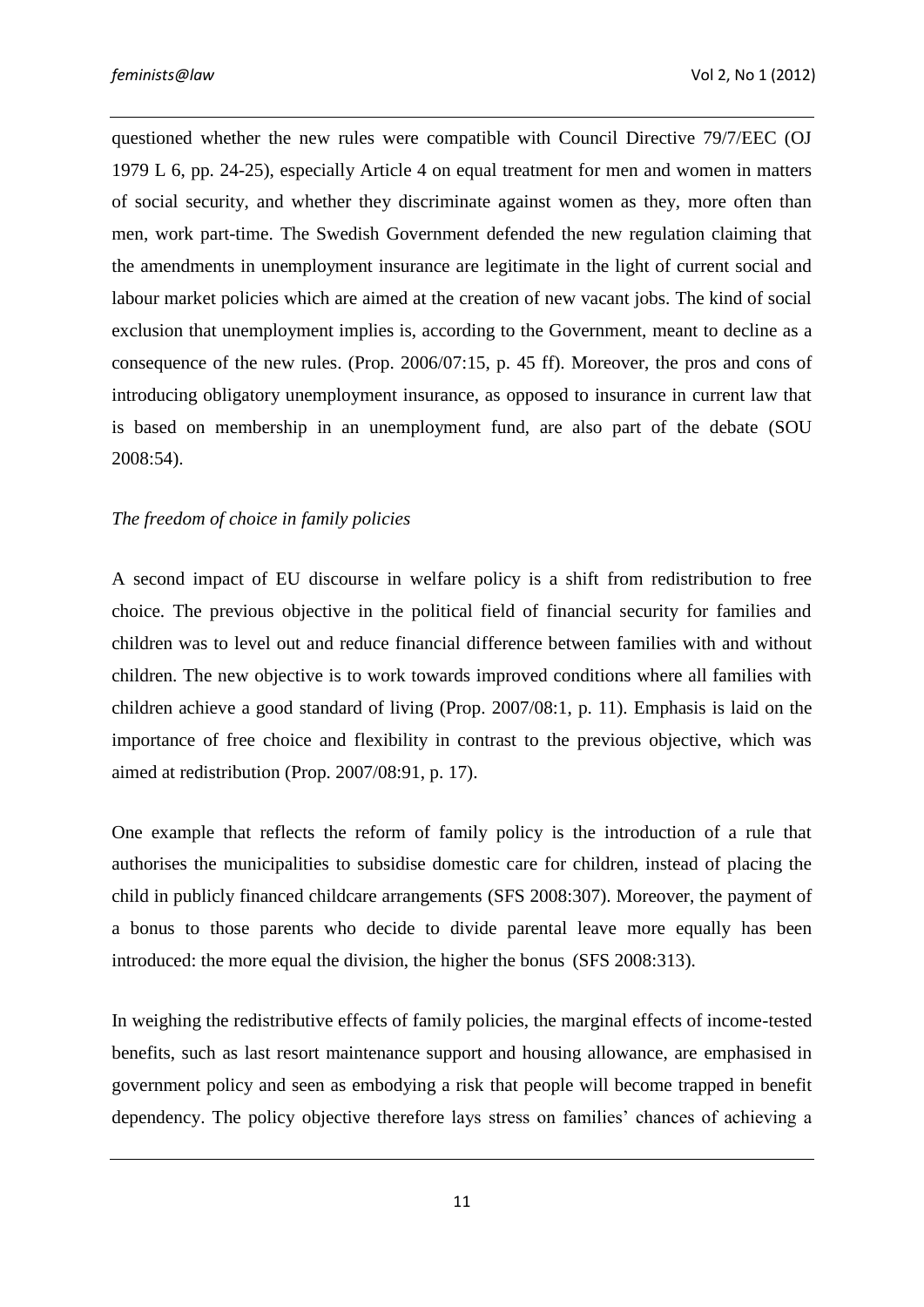good standard of living through choice rather than the redistributive outcome of family policies. Therefore, rather than impose a particular redistributive outcome on families, the government now believes that differential outcomes, including different financial outcomes, need to be accepted since these outcomes depend on the particular conditions of families and the choices which they make. Equality cannot, according to this view, be imposed. The relationship to work is seen as the starting point for family support, reflecting the main objective that families with children are to earn their incomes from waged work. It is also assumed that in the future, where a relationship has ended, maintenance for children will be increasingly regulated by means of private agreements between parents (SOU 2011:51). Diversity in childcare, through increasing the variety of suppliers, is targeted as part of the main objective, including the introduction of a child-care sum that will finance the increase in private forms of childcare. Family policy is expressed as respecting each family's free choice and providing support (Prop. 2007/08:1, p. 11 ff) but not as steering choices in any particular direction.

### *Human rights and anti-discrimination*

A third influence of the wider European discourse is in the area of human rights and antidiscrimination. In the past, Sweden has regarded the attainment of equality as something to be achieved through a strong welfare model, rather than through formal equality and antidiscrimination provisions. Now, however, Swedish scepticism with respect to statutory regulations in the area of anti-discrimination legislation is being re-evaluated. Today, the concept of anti-discrimination is not only reflected in labour law but is also addressed to societal fields outside working life, such as higher education, social welfare services, social insurance and unemployment insurance.

The Swedish Instrument of Government (SFS 1974:152) lays down an anti-discrimination clause (Chapter 1, Section 2) and this section also emphasises the state's responsibility to promote participation and equality in society. Public authorities are instructed to ensure equal opportunities for women and men, for instance by counteracting the gender-segregated labour market. Within this context, the new Discrimination Act (SFS 2008:567) replaces seven prior anti-discrimination laws in Sweden. The focus on individual needs which I described above,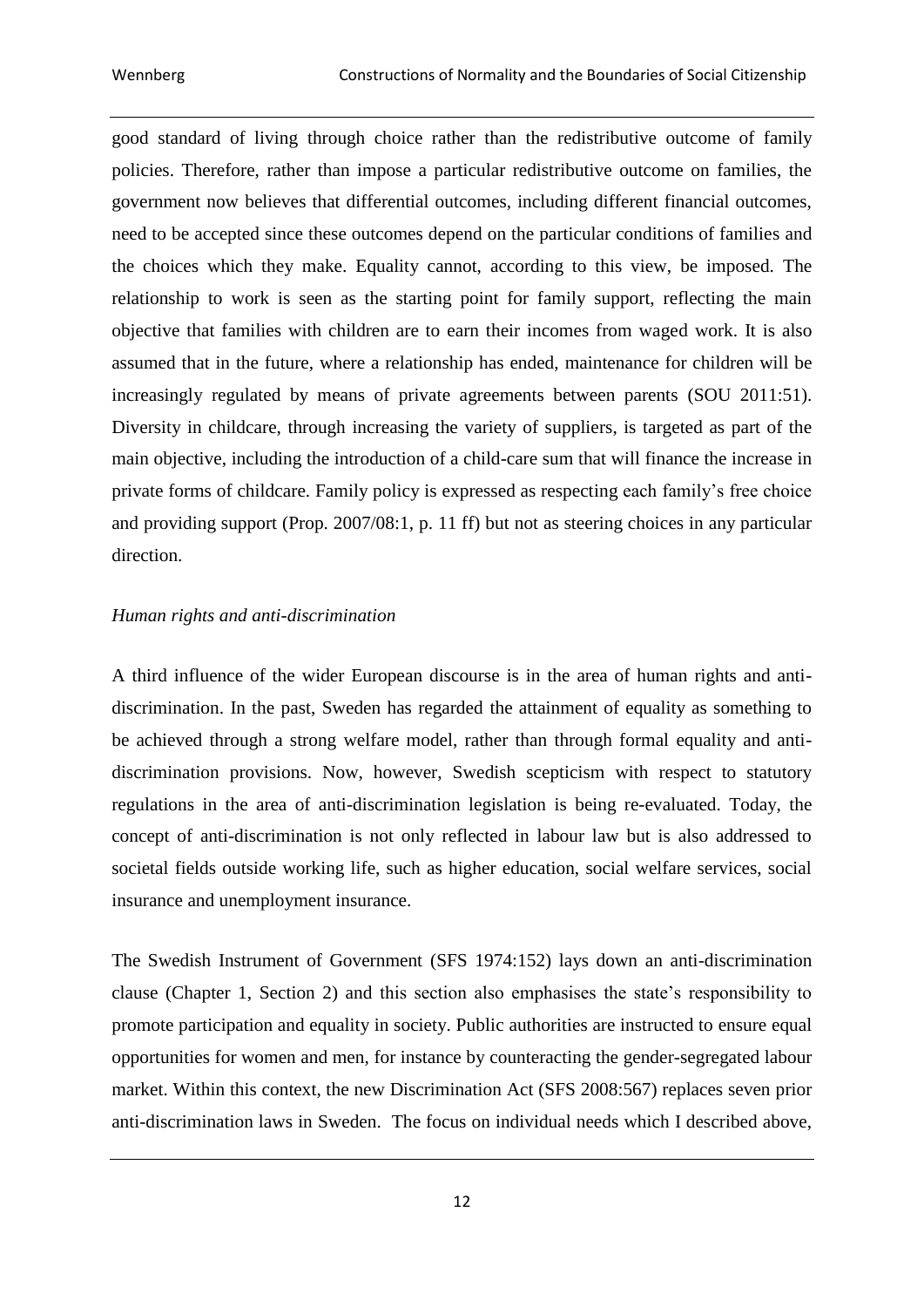has in the past rendered discrimination based on a sex and gender perspective invisible in social welfare services. Favouring either men or women, when this is reasonable, for instance offering shelter to women exposed to violence, might have been seen to contravene a prohibition of discrimination. The new Act, however, ensuring more powerful protection against discrimination allows discrimination on the grounds of sex within the social services, if different treatment is motivated and justified. The same applies to health care.

#### *Active citizenship and financial independence*

A final example of the new ethos in the welfare system relates to the promotion of active citizenship. In contrast to the previous objective, which expressed the aim of attaining the same rights, responsibilities and opportunities in all essential areas of life for men and women, the new overall objective of equal opportunity politics expresses the view that women and men should have the same power to form society and their own life (Prop. 2005/06:155, p. 43 ff). The title of the report – *The Power to Shape Society and One's Own Life* – is meant to reflect the forward direction that is proposed for the future. The report indicates that despite national and international changes, which lead to displacement of power and responsibilities away from the centralised nation state towards both the regional and international levels of governance, the challenges involved in equal-opportunity policies will remain with the state. The conditions for work and subsistence, for having a family and being able to discharge one's *freedom and rights* as a *citizen* are said to be the central issues at stake. Although perspectives other than that of sex/gender have to be included in any analysis of equality policy, the order of the sexes is assumed to be the fundamental power order in each society (SOU 2005:66, p. 44-45).

A precondition for achieving the overall objective is said to be that the same rights, opportunities and responsibilities prevail in all areas of life. The objective is designed to express the Government's approval of equal opportunities in society, that is to say a society in which women and men collectively and individually have the same power to shape society and their own life. In the Government Bill (Prop. 2005/06:155) the continuation of equality of opportunity for women and men is emphasised, and it is expressed as being in need of following up as concerns various *groups*.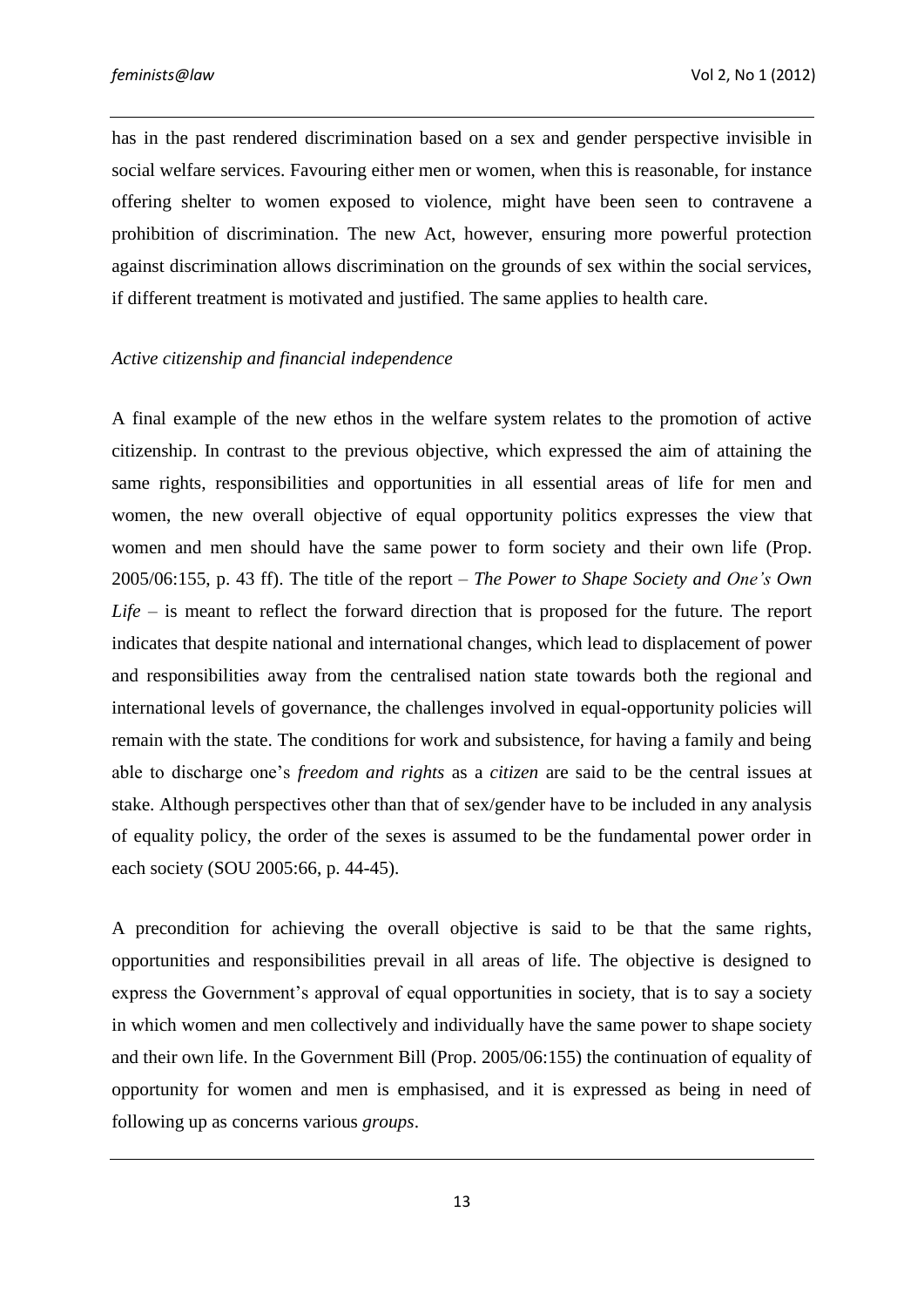As part of this discussion, the concept of *active citizenship* has been explicitly introduced into Swedish discourse. In the first sub-objective which concentrates on *power and influence*, the conditions for decision-making are emphasised. In contrast to national citizenship the concept of active citizenship is seen to be better suited to expressing the inclusive and democratic idea that women and men should have the same opportunities to *participate* in the development of society. The second sub-objective is about equal financial opportunity as regards education and paid work for attaining *self-sufficiency* throughout life. The dual-earner dual-carer model, which is a concept that has been used among gender researchers, is criticised for having its weak points, since the concept standardises the notions of togetherness between two people and the nuclear family. In contrast to these notions, individual responsibility for subsistence and care for both men and women is emphasised (SOU 2005:66, p. 131).

The concept of *financial independence* has now been replaced with a concept that emphasises *one's own independence* based on full-time work as normative for achieving the opportunity to become self-maintained and the opportunity to maintain one's children. The notion of *dependence as relational* is meant to be used only in the context of care relations, since everyone is seen as dependent on the care of others during various phases of life, that is, when we are children, fall ill or become old (Prop. 2005/06:155, p. 48; SOU 2005:66, pp. 131-132). The *dependence* on benefits, especially for 'single mothers', was given as one reason for introducing a tax reduction for this group (SOU 2005:66, pp. 142-145). This proposal, which was largely based on economic theory concerning the rationalisation of human behaviour, was not, however, included in the Government Bill (Prop. 2005/06:155) and has not yet resulted in legal regulation. Nonetheless, this proposal was based on the supposed function of tax reduction in stimulating employment and to make work pay, that is, work should be more profitable than benefit dependence. Generous compensation and benefits might, according to the preparatory work, reduce incentives to work and thus produce poverty traps, in which single mothers are presently identified as an overrepresented group. The assumption is that this group of mothers is most sensitive to changes in the tax and transfer systems.

In the preparatory work for the new equal opportunity objectives the idea that poverty is being feminised in the Swedish context was rejected, without any definition whatsoever of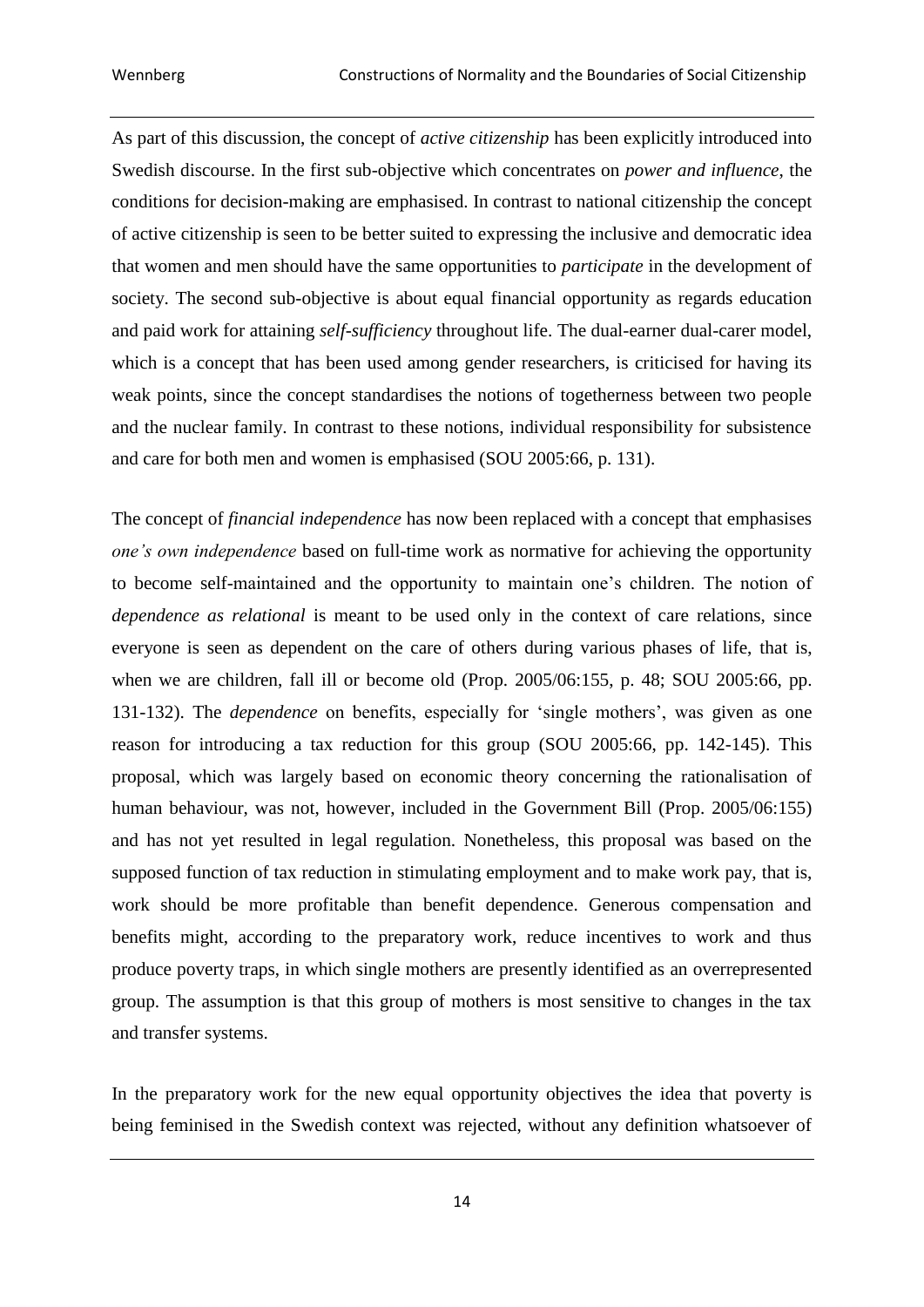the concept of poverty. At the same time, it was noted that the vulnerable situation of single mothers is derived from the objective of financial equality of opportunity for men and women. In reality, it is concluded in this report that women and men in Sweden both have the opportunity to combine waged work with care of children.

#### **Social security for solo mothers in the context of active citizenship**

As has been shown above, the active citizenship policies articulated today in Swedish policy discourse reflect international dialogue and common objectives and frameworks for social and economic change. The notions of social exclusion and of 'active inclusion' and a legalistic and formalistic understanding of gender equality are articulated in ways that could well mean new directions and principles in the normative structure of the Swedish welfare regime. This would have an effect on the constructions of normality in social law and on the boundaries of social citizenship in a Swedish context.

A strategy of targeting different groups of people, such as 'single parents', seems obvious in current equal opportunity policies. The need to reform social law now being articulated and the reforms now being prepared consider the capability approach, which is understood as constituting a cornerstone for future social law common to Member States of the EU (Deakin, 2005). Once again, the need to control the recipients of social benefits is significant and the perception of 'benefit dependence' underpins the idea that social exclusion is caused by an all too generous Swedish welfare model. European integration is not only reflected in the link between the labour market and social welfare but also in contemporary legal harmonisation exercises concerning family law in the Nordic countries and Europe. As Anu Pylkkänen points out, in a Nordic context, the liberal rights discourse in European family law is a novelty, more or less triggered by European integration (Pylkkänen, 2007).

Given the social conditions that have been proved to be characteristic of solo mothers – solo breadwinners in a sex-segregated labour market, and largely solo caregivers – this group, in spite of the vision of gender equality, risk being among the losers in a Swedish welfare model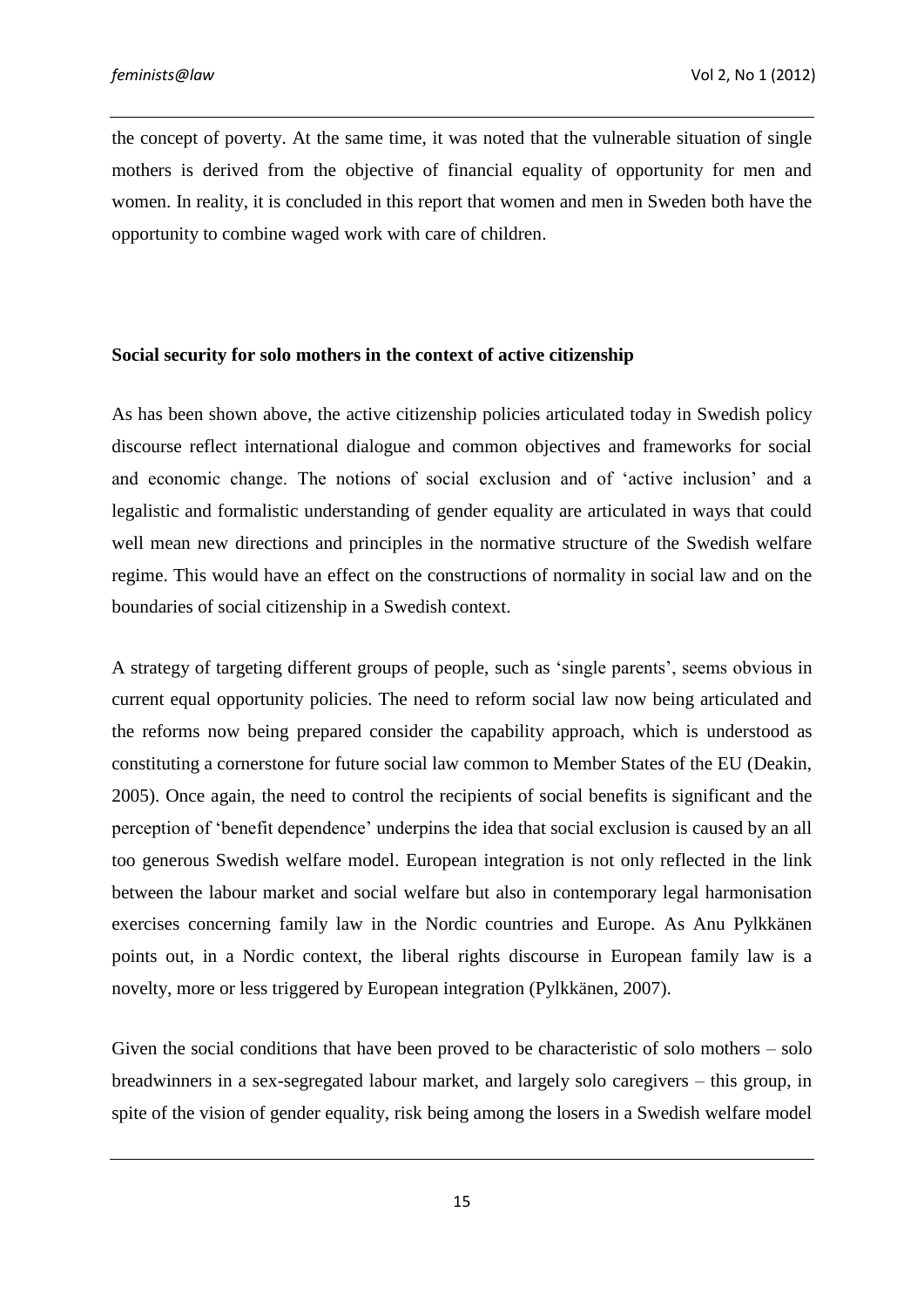transformed according to the ideas now being articulated in policy discourse. The notion of active citizenship and social inclusion, as opposed to a passive dependence on welfare benefits and services, and hence social exclusion, are emphasised. While the rhetoric might seem to promote inclusion, however, the practicalities mean that it will be difficult for solo mothers to take advantage from the new regime. This shift in the use of concepts, from poverty to social exclusion, is not merely a change on a semantic level but also on a scientific and political level, indicating a shift from redistribution, to emphasising relational issues in social policies (Stendahl, 2003, p. 40).

In Swedish policy discourse, the starting point today for explaining social exclusion has largely come to be the abuse of social security and the assumption that social rights *per se* cause poverty, dependence and social exclusion. Strategies in legal regulation and in policies to strengthen the incentives to work, and for enforcing the freedom of choice in the perceived dual-earner dual-carer family, reflect the kind of logic of separation that obscures the lived experiences of solo mothers.

As I have explained above, the new discourse about social welfare reflects a more work- and choice-oriented and less redistributive approach. The capabilities approach appears to concentrate on the notion of active security in the face of economic and social risks, social rights having the principal purpose of encouraging the participation of individuals in the labour market. Seen from the perspective of gender relations and the position of disadvantaged groups, the notion of active citizenship also requires new approaches to determine who comes within the scope of an inclusive and gender-equal social citizenship. In Sweden it is suggested that social insurance should become increasingly work-related. The legal principles which constitute the basis for national insurance, that is, solidarity and redistribution, are questioned in government investigatory works. The introduction of occupational insurance based on agreements between the parties in the labour market is being discussed. A definition of social insurance in line with this would mean the exclusion of groups of people, including solo mothers, who are not fully integrated into the labour market. Remembering the main features of the first social insurances established in Sweden more than a century ago, where insurance was only meant for those workers who acted correctly and that insurance had to be combined with strict control, it could well be questioned whether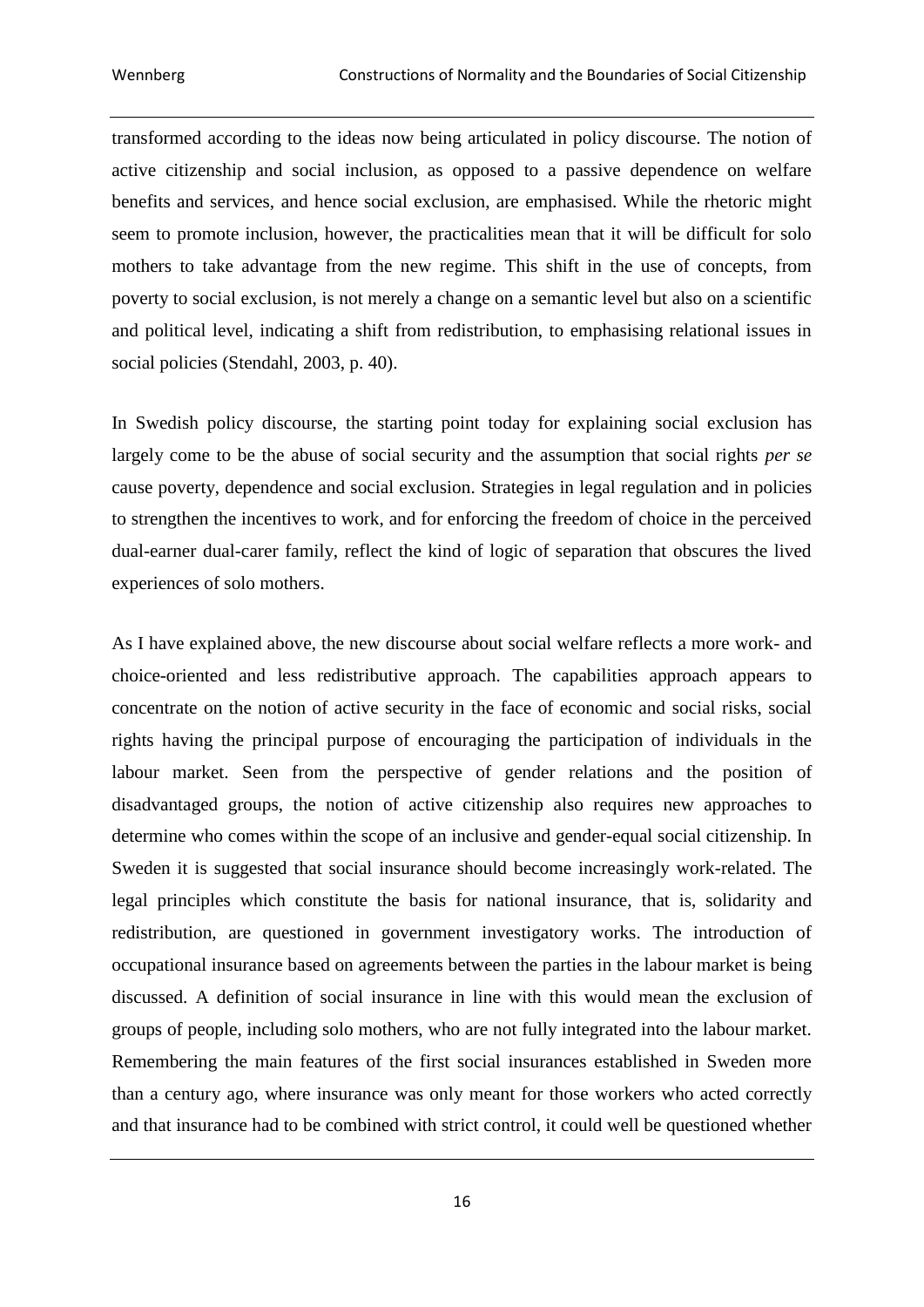the new directions proposed for reform of social insurance could rather be characterised as *de-modernisation* of the Swedish welfare model.

In a Swedish and Nordic context, the ideal of care has in the past referred to care for people who cannot manage without help. This political ideal has not been associated only, or even primarily, with the family, but also with public care provision. Public care services indeed have had de-familiarising effects, and have been especially important for solo mothers in reconciling care responsibilities with their work, and hence for their social inclusion. The objectives in promoting private arrangements for care and free choice within the family, which is mostly conceived to be a nuclear family, are increasingly expressed in policy discourse today. These new directions could well be characterised as *re-familiarisation* of the Swedish welfare model.

The overarching aim of making work pay is expressed in policy discourse, and targeted groups, such as 'single mothers' or 'single parents' rather than the collective, are the centre of interest in preparatory works aimed at reforming the social security system. However, the aim of modernising the welfare model while maintaining its core values is not strongly promoted, since gendered diversity and difference in citizenship are not sufficiently recognised. Rather than solidarity in a distributive welfare state, the talk is of subsidiarity on a horizontal level, that is, individual responsibility and private responsibilities in the family and in the household to ensure that needs are met.

#### **Final words**

A human-rights approach to social rights and gender equality raises the basic legal question of discriminatory practices and anti-discrimination laws. Extensive welfare policies, based on solidarity and public responsibility have, in Sweden, given the impression of a universal, overall equality. In Sweden, equality has been the basis for non-discrimination, rather than the existence of formal rights. Admittedly, it may still be claimed that equality of rights for women in Sweden start and end within the family, despite Sweden's reputation as the most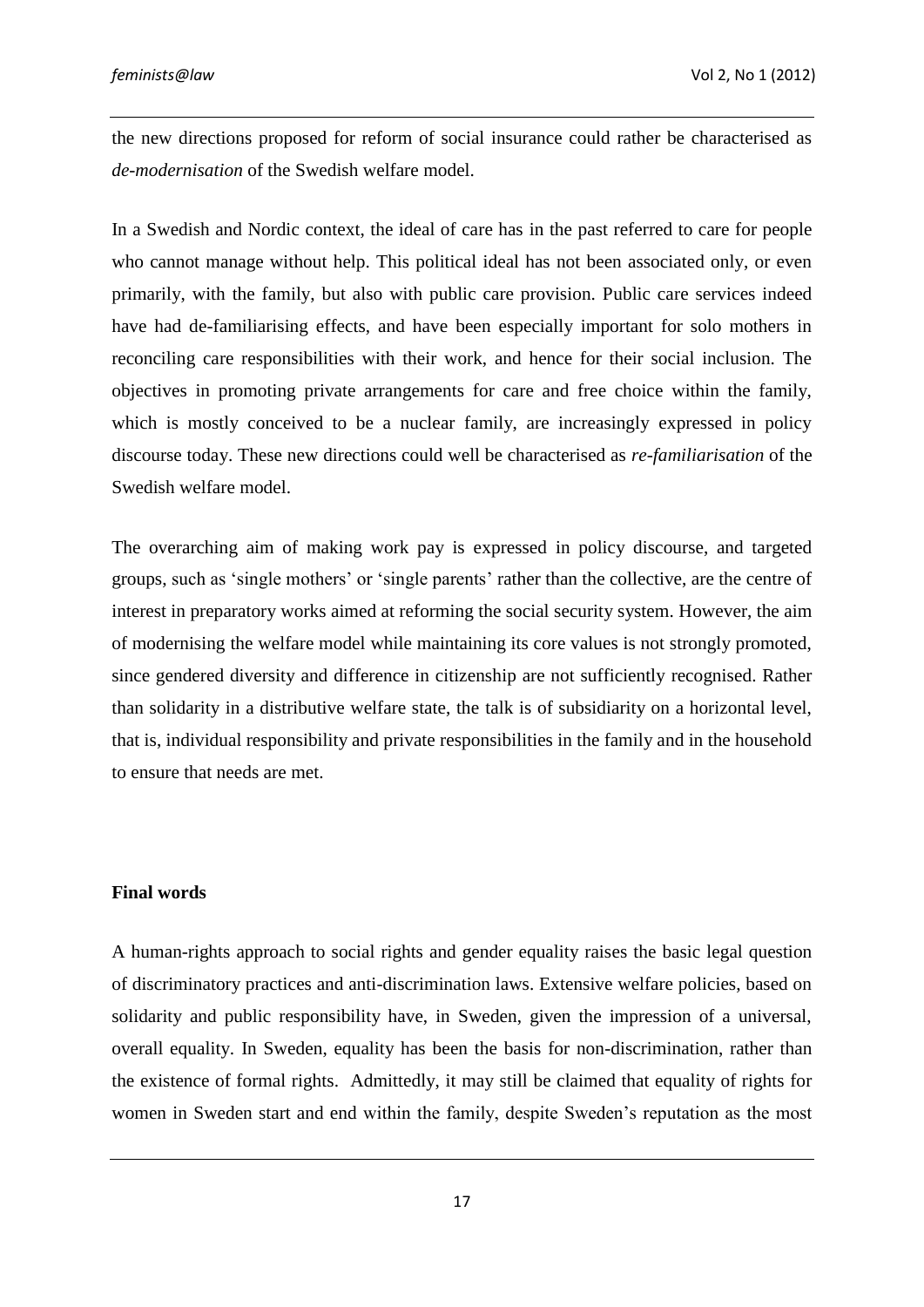gender-equal country in the world (Burman, Gunnarsson, Wennberg, 2004, p. 161; Gunnarsson, 2001, pp. 11-22). The solo-mother family is at risk of appearing to be a problematic and dependent family constellation which challenges dichotomies such as autonomy and dependency, private and public. Solo mothers are at once autonomous and dependent, and in a welfare setting which favours privatisation of maintenance and care, as well as free choice in a dual-earner dual-carer family, this group of mothers is at risk of being disadvantaged. Gender neutrality in law, based on the liberal notion of an active citizen being primarily a wage-earner, that does not recognise and acknowledge gendered difference and diversity among citizens, runs the risk of reproducing solo mothers as defective family formations and second-rate citizens. This group of mothers mostly exist, if they are recognised at all, as gender-neutral isolated analytic concepts, or just as modified by her legal relationship, or lack thereof, with a (male) partner. Hence, this group of mothers is at risk of being constructed as a dependent and defective family formation. Hegemonic gender and power relations are continuously constructed and re-constructed in this process.

As has been shown, discussions concerning the welfare of individuals today largely have a liberal profile: participation, independence, and free choice are discursively articulated in Swedish and European debates. Gendered inequality still involves a material component. Taken seriously, gender mainstreaming could be used strategically to unmask the genderbased structural phenomenon of exclusion. From a gender perspective, a theory of 'social citizenship' based on a principle of inclusion, would not only consider dependence on the market but would also be concerned with redistribution and material equality and the possibilities for women to live independently. Even when formal bodies of regulations are required to be sex-neutral in design, the outcome in social insurance and protection systems still contains gender differences that need to be recognised. In brief the equality of the results, that is, substantial equality, ought to be the key issue when sex-neutral regulations are applied in a reality that is systematically structured by gender.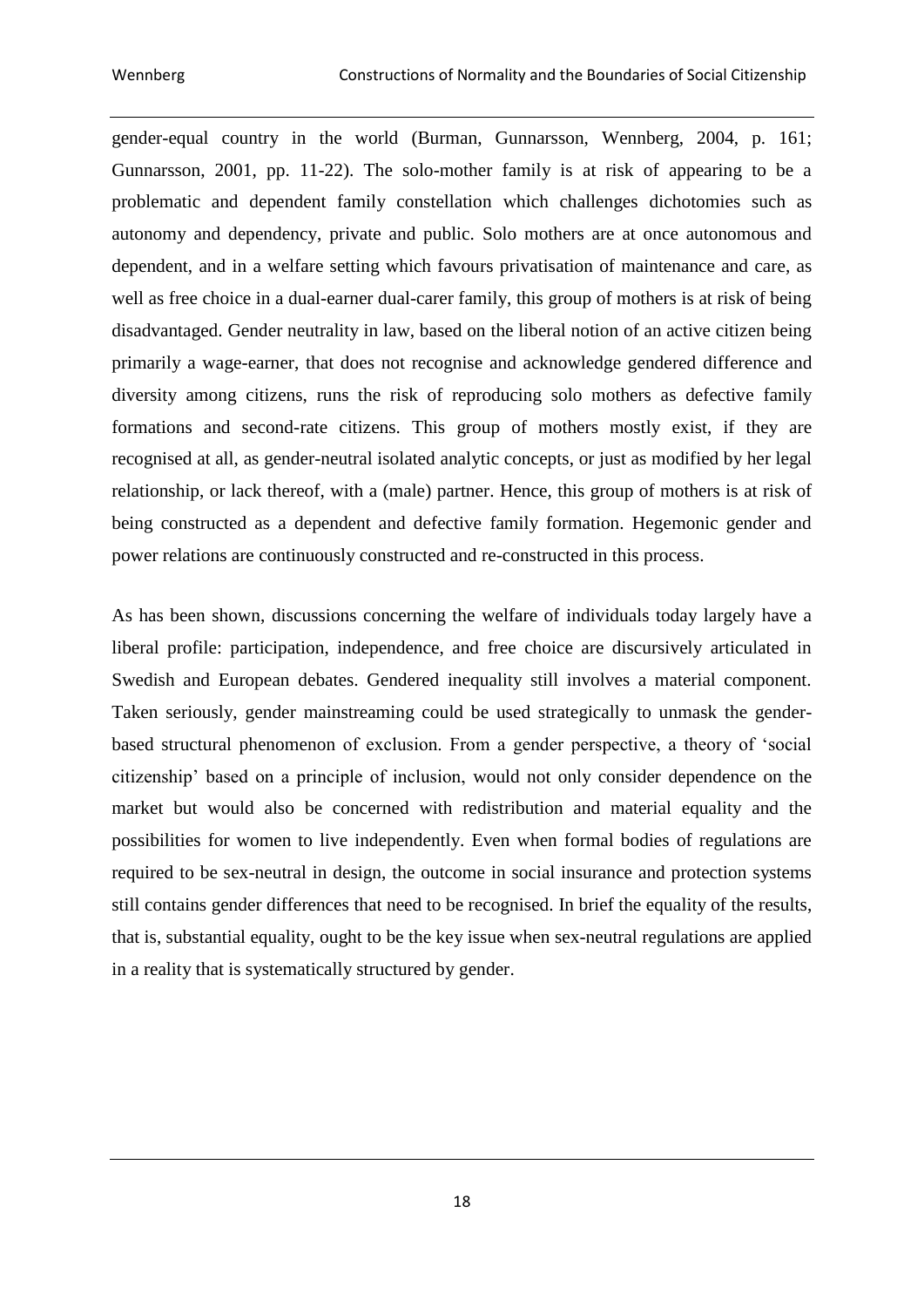# **References**

Bradshaw, Jonathan et al, *The Employment of Lone Parents: A Comparison of Policy in 20 Countries*, Family Policy Studies Centre, Joseph Rowntree Foundation, 1996.

Burman, Monica, Gunnarsson, Åsa, Wennberg, Lena, 'Economic Dependency and Self-support in Family, Tax and Social Law', in Svensson, Eva-Maria, Pylkkänen, Anu, Niemi-Kiesiläinen, Johanna (eds), *Nordic Equality at a Cross-Roads: Feminist Legal Studies Coping with Difference*, Aldershot: Ashgate, 2004, pp. 135-166.

Deakin, Simon, 'The Capability Concept in the Evolution of European Social Policy', in Doughan, Michael and Spaventa Eleanor (eds), *Social Welfare and EU Law: Essays in European Law*, Oxford: Hart Publishing, 2005, pp. 3-23.

Duncan, Simon and Edwards, Rosalind, *Lone Mothers, Paid Work and Gendered Moral Rationalities*, Basingstoke: MacMillan, 1999.

Duncan, Simon and Edwards, Rosalind (eds), *Single Mothers in an International Context: Mothers or Workers*, London, UCL Press, 1997.

Eek, Hilding, *Socialrätt: Föreläsningar av Hilding Eek*, Stockholm: Institutet för offentlig och internationell rätt, 1954.

Ewald, Francois, 'A Concept of Social Law', in Teubner, Gunther (ed), *Dilemmas of Law in the Welfare State*, Berlin: De Gruyter, 1986, pp. 40-75.

Fineman, Martha Albertson, 'Images of of Mothers in Poverty Discourse', in Fineman, Martha Albertson and Karpin, Isabel (eds), *Mothers in Law: Feminist Theory and the Legal Regulation of Motherhood*, New York: Columbia University Press, 1995, pp. 205-233.

Fondazione Giacomo Brodolini, *Study on Poverty and Social Exclusion among Lone Parent Households*, European Commission, Directorate General for Employment, Social Affairs and Equal Opportunities, VC/2005/0175-Accounting No: S 12, 420115, 2007.

Foucault, Michel, *Discipline and Punish*, Harmondsworth: Penguin, 1979.

Gunnarsson, Åsa, 'Gender Equality and the Diversity of Rights and Obligations in Swedish Social Citizenship', in Gunnarsson, Åsa, Svensson, Eva-Maria, Davies Margaret (eds), *Exploiting the Limits of Law – Swedish Feminism and the Challenge to Pessimism*, Aldershot: Ashgate, 2007, pp. 191-211.

Gunnarsson, Åsa, 'Familjen – genusforskningens utmaning' (The family – a challenge for gender research), in Burman, Monica & Gunnarsson, Åsa (eds), *Familjeföreställningar: om familjens betydelse inom juridik, ekonomi och forskning*, Uppsala: Iustus förlag, 2001.

Gähler, Michael, 'Bara en mor – ensamstående mödrars ekonomiska levnadsvillkor i 1990-talets Sverige' (Just a mother – the economic living conditions of single mothers in Sweden during the 1990s), in Bergmark, Åke (ed), *Ofärd i välfärden* (Calamity in the welfare state), SOU 2001:54. Stockholm: Fritzes, pp. 15-99.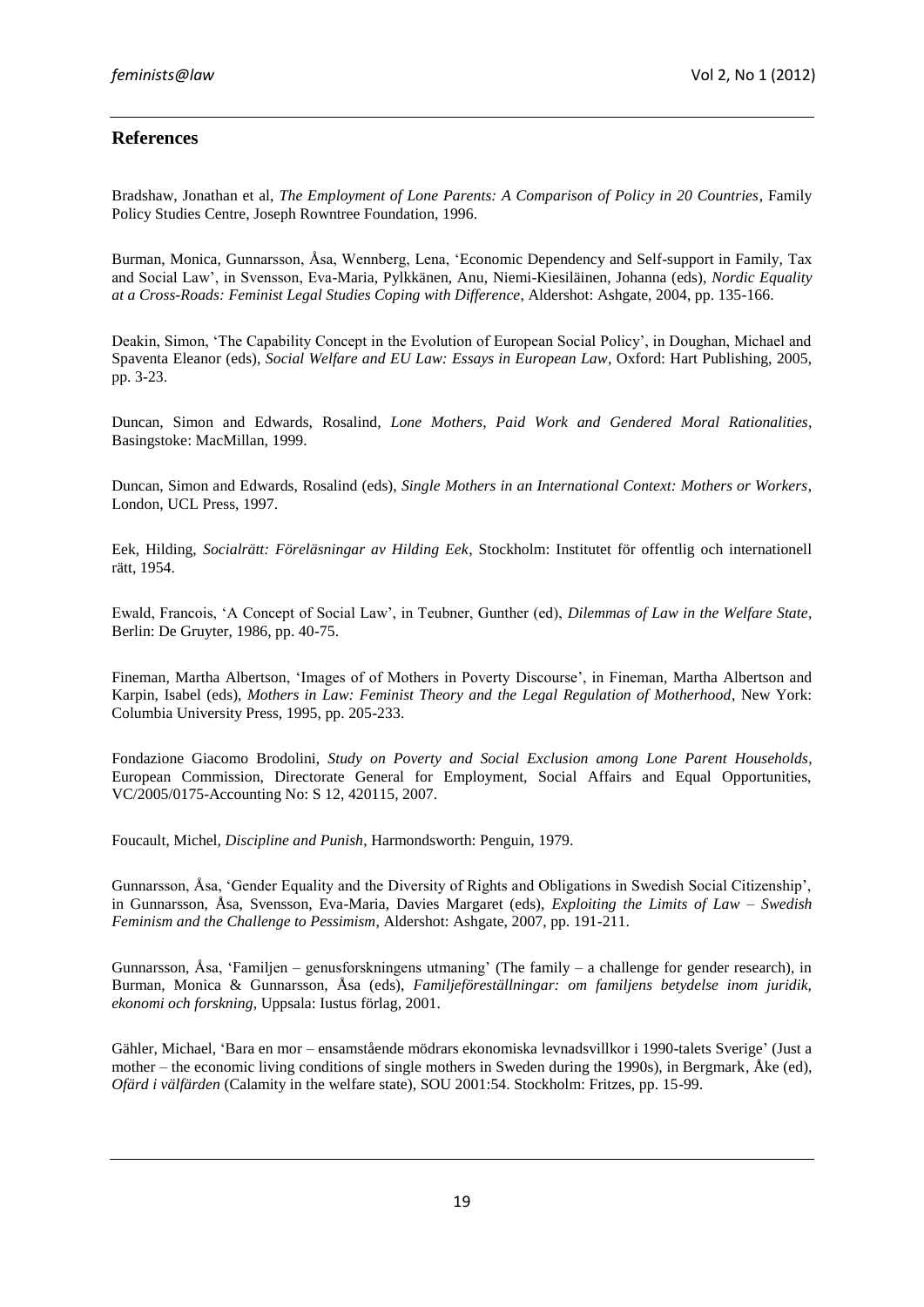Hernes, Helga, *Welfare State and Woman Power: Essays in State Feminism*, Oslo: Norwegian University Press, 1987.

Hirdman, Yvonne, 'Genussystemet', in SOU 1990:44 Demokrati och makt i Sverige, Maktutredningens huvudrapport, pp. 73-116.

Hirschman, Nancy J. and Liebert, Ulrike (eds), *Women and Welfare, Theory and Practice in the United States and Europe*, New Brunswick: Rutgers University Press, 2001.

Hobson, Barbara, 'Solo Mothers, Social Policy Regimes and the Logics of Gender', in Sainsbury, Diane (ed), *Gendering Welfare States*, Cambridge: Cambridge University Press, 1994, pp. 170-187.

Hobson, Barbara and Takahashi, Mieko, 'The Parent-Worker Model: Lone Mothers in Sweden', in Lewis, Jane (ed), *Lone Mothers in European Welfare Regimes: Shifting Policy Logics*, London: Jessica Kingsley Publishers, 1997, pp. 121-139.

Lewis, Jane (ed), *Lone Mothers in European Welfare Regimes: Shifting Policy Logics*, London: Jessica Kingsley Publishers, 1997.

Lister, Ruth, *Citizenship: Feminist Perspectives*, Basingstoke: Palgrave, 2003.

Melby, Kari, Pylkkänen, Anu, Rosenbeck, Bente, Carlsson Wetterberg, Christina, *Inte ett ord om kärlek: äktenskap och politik i Norden ca. 1850-1930*, Makadam i samarbete med Centrum för Danmarksstudier vid Lunds universitet, 2006.

Myrdal, Alva and Myrdal, Gunnar, *Kris i befolkningsfrågan*, Falun: Bokförlaget Nya Doxa, 1934, new edition 1997.

Nousiainen, Kevät, 'Transformative Nordic Welfarism: Liberal and Communitarian Trends in Family and Market Law', in Nousiainen, Kevät, Gunnarsson, Åsa, Lundström, Karin, Niemi-Kiesiläinen, Johanna (eds), *Responsible Selves: Women in the Nordic Legal Culture*, Dartmouth: Ashgate, 2001, pp. 25-61.

Pylkkänen, Anu, *Trapped in Equality. Women as Legal Persons in the Modernization of Finnish Law*, Helsinki: Finnish Literature Society, 2009.

Pylkkänen, Anu, Liberal Family Law in the Making: Nordic and European Harmonisation, *Feminist Legal Studies*, Vol. 15 Issue 3, 2007, pp. 289-306.

Sainsbury, Diane, *Gender, Equality and Welfare States*, Cambridge: Cambridge University Press, 1996.

Sen, Amartya, *Development as Freedom*, New York: Knopf, 1999.

Sen, Amartya, *Commodities and Capabilities*, Amsterdam: North - Holland, 1985.

Stendahl, Sara, *Communicating Justice Providing Legitimacy: The legal Practices of Swedish Administrative Courts in Cases Regarding Sickness Cash Benefits*, Uppsala: Iustus förlag, 2003.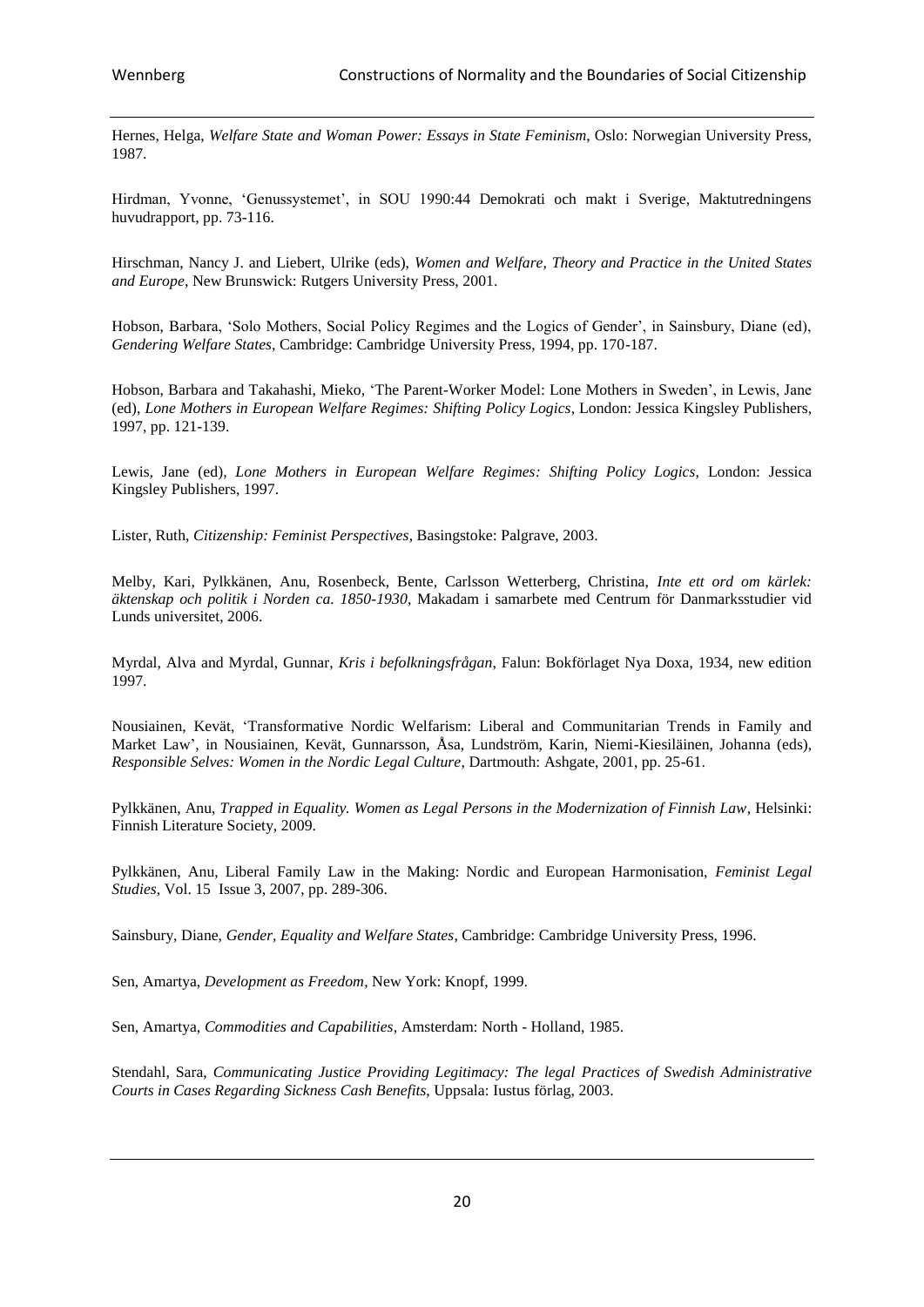Svensson, Eva-Maria, *Genus och rätt: en problematisering av föreställning om rätten*, Uppsala: Iustus förlag, 1997.

Tuori, Kaarlo, *Critical Legal Positivism*, Aldershot: Ashgate, 2002.

Wennberg, Lena, *Social Security for Solo Mothers in Swedish and EU Law: On the Constructions of Normality and the Boundaries of Social Citizenship*, Uppsala: Iustus förlag, 2008.

Wennberg, Lena, 'Exclusion of Solo Mothers in the Welfare State', in Gunnarsson, Åsa, Svensson, Eva-Maria and Davies, Margaret (eds), *Exploiting the Limits of Law. Swedish Feminism and the Challenge to Pessimism*, Aldershot: Ashgate, 2007, pp. 171-190.

#### **Official documents**

Ds 1981:18 (Swedish Ministry Publications Series) Ensamförälder 1980

- Prop. 1993/94: 147 (Swedish Government Bill) Delad makt Delat ansvar
- Prop. 2005/06:155 Makt att forma samhället och sitt eget liv
- Prop. 2006/07:15 En arbetslöshetsförsäkring för arbete

Prop. 2007/08:1 Budgetpropositionen för 2008

Prop. 2007/08:91 Vårdnadsbidrag – familjepolitisk reform

Prop. 2007/08:93 Jämställdhetsbonus – familjepolitisk reform

Socialstyrelsen (Swedish National Board of Health and Welfare), *Jämställd socialtjänst? Könsperspektiv på socialtjänsten*, Elanders Gotab, Art.no 2004-103-2, 2004.

SOU 1936:15 (Official reports series of Swedish legislative and investigations commissions) Betänkande ang. moderskapsskydd. Moderstödssakkunniga.

SOU 1983:51 Ensamföräldrarna och deras barn

SOU 2005:66 Makt att forma samhället och sitt eget liv – jämställdhetspolitiken mot nya mål.

SOU 2006:86 Mera försäkring och mera arbete.

SOU 2008:54 Obligatorisk arbetslöshetsförsäkring.

SOU 2011:51 Fortsatt föräldrar – om ansvar, ekonomi och samarbete för barnets skull

Statistics Sweden (SCB), *Demografiska rapporter* 2007:2.